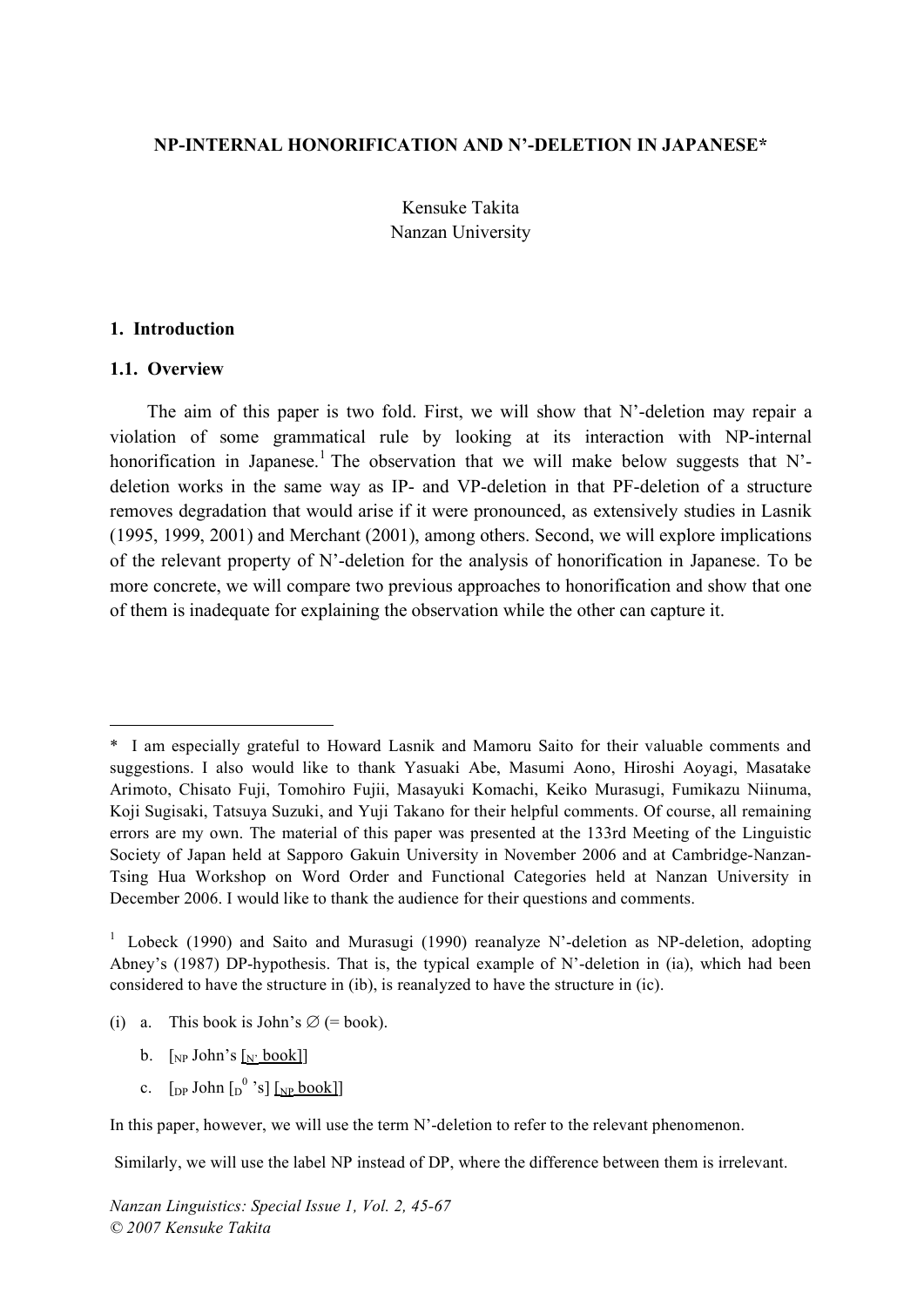In particular, we will discuss the following paradigm. $<sup>2</sup>$ </sup>

- (1) a. #[NP Senpai-no gakki -no o -toriatukai]-wa teinei -da ga, senior -Gen instrument-Gen HP -treatment -Top careful-Pres though [NP kouhai-no gakki -no o -toriatukai]-wa sozatu-da junior -Geninstrument-Gen HP -departure -Top rude-Pres
	- b. [NP Senpai-no gakki -no o -toriatukai]-wa teinei -da ga, senior -Geninstrument-Gen HP -treatment -Top careful-Presthough [NP kouhai-no ∅]-wa sozatu-da

junior -Gen -Top rude -Pres

'The senior player's treatment of musical instruments is careful, but the junior player's is rude.'

There is a clear contrast in acceptability between them.<sup>3</sup> The crucial difference between these sentences is that the example in (1b) lacks the head of subject NP (indicated by  $\emptyset$ ), whose counterpart in the antecedent clause contains the honorific prefix, henthforth HP, *o-*. First, we will argue that the sentence in (1b) is in fact derived by N'-deletion and that the improvement of its acceptability ensues from this operation, thereby this provides an argument for Lasnik's position that some defective structures can be saved by deletion.

Then, we will provide an explanation for the observation, comparing two previous approaches to honorification. One of them regards honorification as an instance of agreement (Harada 1976, Shibatani 1977, Toribio 1990, Niinuma 2003, 2005, Ivana and Sakai 2003, 2005, Boeckx and Niinuma 2004, and Boeckx 2006, among others), while the other claims that honorification is not agreement, but licensing (Takita 2006). Their major claims can be briefly summarized as in (2) and (3).

- (2) *Honorification as Agreement*
	- a. Honorification is an instance of agreement between NPs and functional categories; honorification is a symmetric relation.
	- b. NPs are divided into two groups; one can trigger agreement and the other cannot.
- (3) *Honorification as Licensing*
	- a. HP is a realization of a feature on a predicate which is licensed by an argument; honorification is an asymmetric relation.
	- b. All NPs can potentially license the feature.

<sup>&</sup>lt;sup>2</sup> Abbreviations are the following; Nom = nominative,  $Acc =$  accusative,  $Data =$  dative,  $Gen =$  genitive, Top = topic marker, Pres = present tense, Past = past tense, Prog = progressive, Plu = plural, and HP = honorific prefix

<sup>&</sup>lt;sup>3</sup> We will discuss the status of the notation  $\#$  in Section 2.1.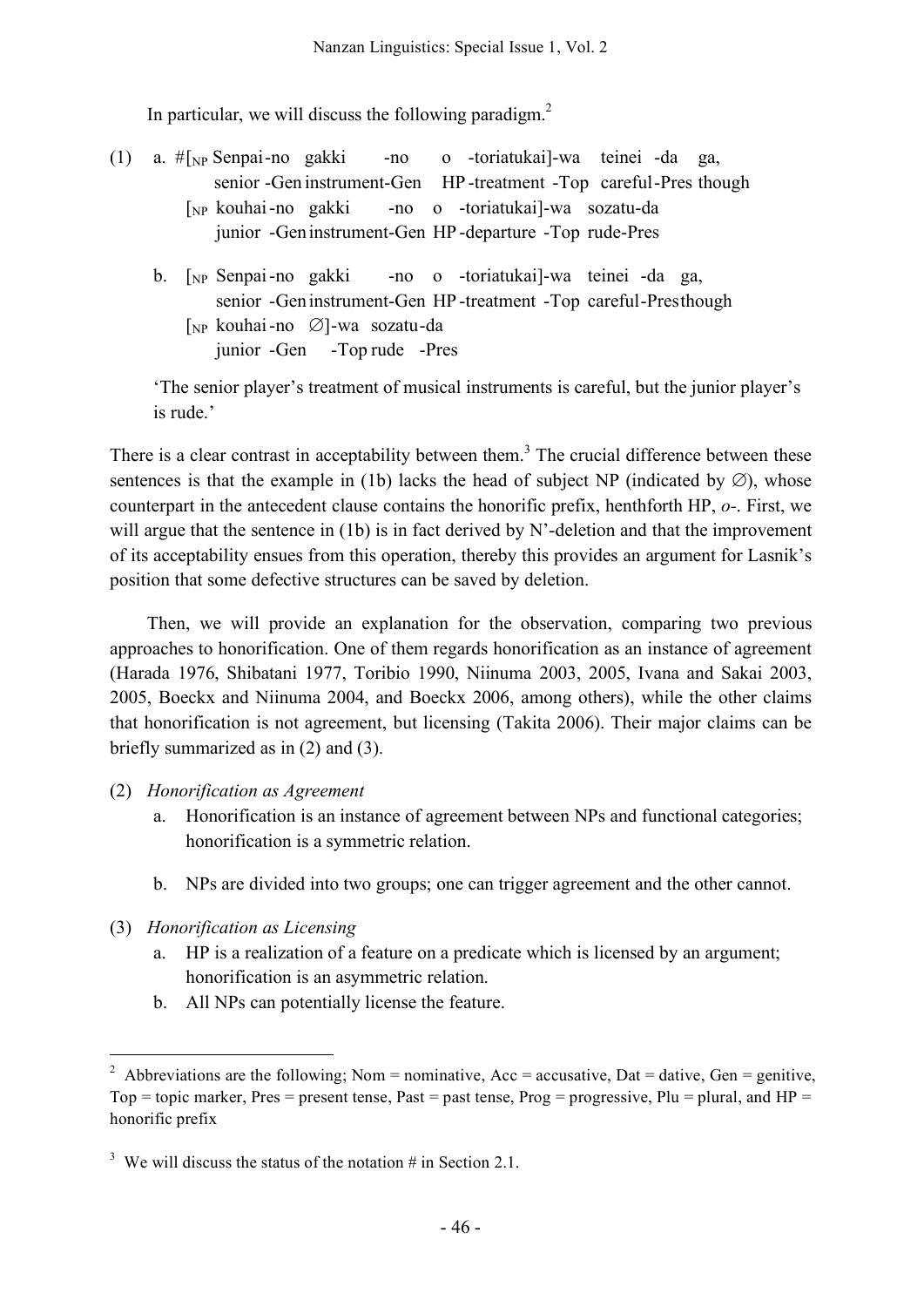Discussing the observed contrast in (1), we will argue that the former approach cannot deal with it because it is odd with the generalization on deletion (Lobeck 1990, Saito and Murasugi 1990).

(4) *Generalization on Deletion*

An XP which is a complement of a functional category can be deleted iff the functional head has a specifier which it agrees with.

On the other hand, we will show that the latter approach can explain the observation in question without contradicting the generalization in (4), assuming Lasnik' claim.

This paper is organized as follows. In the rest of this section, we will briefly review the theory proposed by Lasnik (2001), which shows that VP- and IP-deletion can repair the violation of head movement. In Section 2 we will discuss the basic properties of NP-internal honorification and N'-deletion in Japanese. Then we will provide some examples which indicate that N'-deletion can remedy the otherwise unacceptable sentences which contain NPinternal honorification. Section 3 shows that the approach which regards honorification as licensing can explain the paradigm whereas the other one fails to. Section 4 concludes.

## **1.2. Repair by Deletion**

Series of works by Lasnik (1995, 1999, 2001) argue that deletion can save some ungrammatical sentences, based on his analysis of pseudogapping and matrix sluicing. The relevant examples are indicated in (5) and (6) (examples of pseudogapping are taken from Levin 1978).

- (5) *Pseudogaping*
	- a. If you don't believe me, you will  $[\nabla_{\mathbf{P}} \oslash \mathbf{C}]$  the weatherman.
	- b. I rolled up a news paper, and Lynn did  $[\nabla P \varnothing]$  a magazine.
	- c. Kathy likes astronomy, but she doesn't  $[\nabla P \varnothing$  meteorology].
- (6) *Matrix Sluicing* Speaker A: Mary will see someone. Speaker B: Who  $\left[\right]_{IP} \varnothing$ ?

Let us start with pseudogapping. Jayaseelan (1990) observes that pseudogapping displays some properties of VP-deletion. If the former process is subsumed under the latter, the fact that the direct object is pronounced is mysterious because the direct object, as opposed to the subject, is often analyzed as being inside a VP. To solve this puzzle, Jayaseelan (1990) proposes that a pseudogapping survivor evacuates the deletion site via Heavy NP Shift. Adopting Jayaseelan's (1990) basic idea, Lasnik (1995, 1999) proposes that the survivor in fact moves up to Spec, AgrOP before the VP, which is the complement of AgrO, is deleted in PF. Subsequently, following Ochi (1999), Lasnik (2001) assumes that a strong feature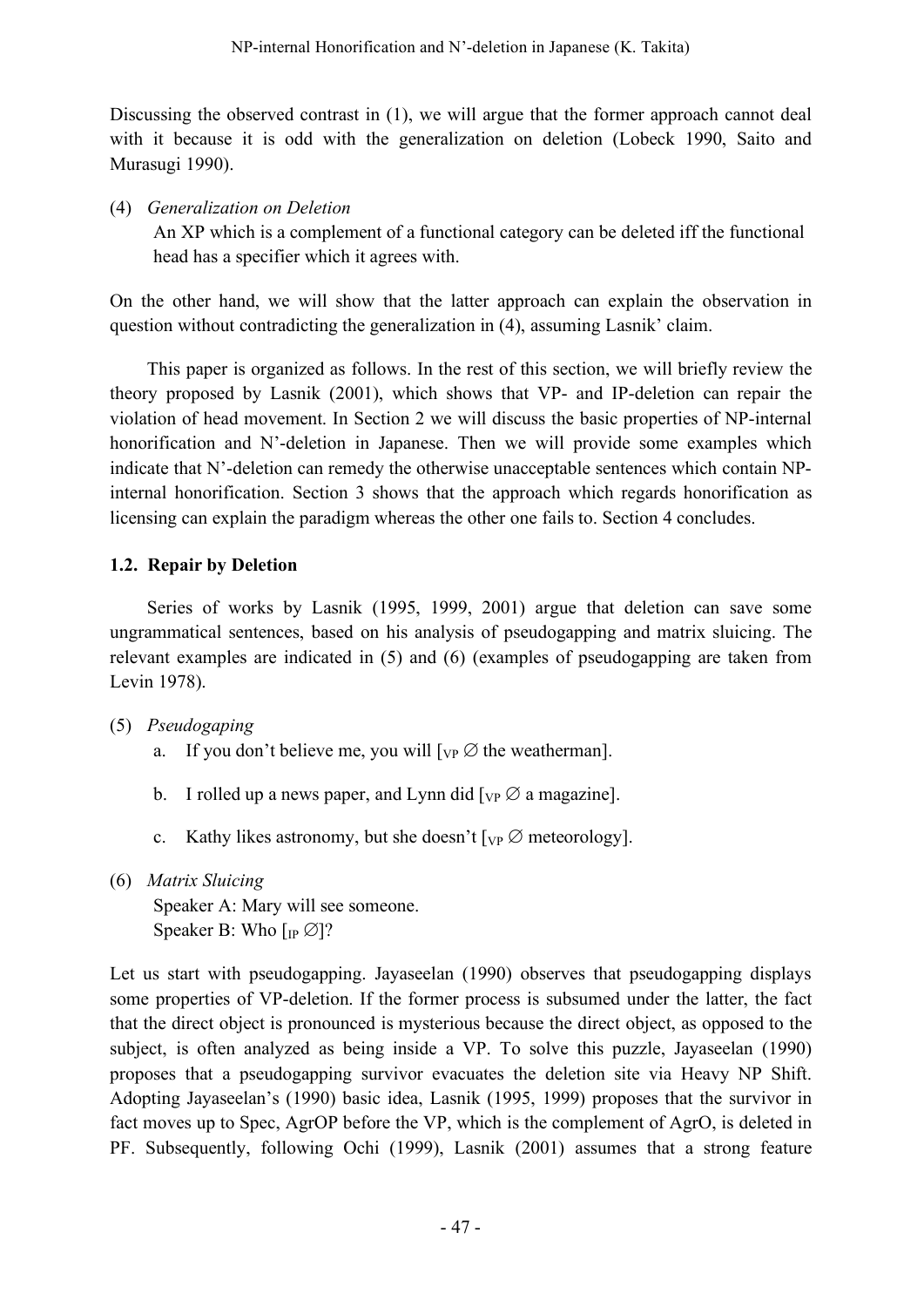(Chomsky 1995) on AgrO attracts its counterpart [F] on V, and once [F] has been attracted, the lower head, namely V, becomes phonologically defective, so that it induces a PF-crash, if nothing happens. This situation is illustrated in (7a). Here, Lasnik (2001) claims that there are two ways to save the structure. One way is to move the entire defective head by generalized pied-piping, as in (7b). This yields the normal SVO order. The other is to delete the XP which contains the defective head, as in (7c), where the VP which contains *believe* is deleted.

## (7) *Pseudogapping as VP-deletion*

a. \*You might not believe me, but you will  $\left[ \int_{V} P \left[ A \right]_{A} P^{\dagger} \right]_{A} P^{\dagger} \left[ \int_{V} P \left[ A \right]_{A} P^{\dagger} \right]$  [ $\left[ \int_{V} P \left[ A \right]_{A} P^{\dagger} \right]_{A} P^{\dagger} \left[ \int_{V} P \left[ A \right]_{A} P^{\dagger} \right]$ ].

- b. You might not believe me, but you will  $\int_{\mathcal{V}^P} v + \text{AgrO+believe}_i \left[ \text{AgrOP Bob}_i t \right] \left[ \text{VP } t_i \right]$  $[t_i]]]$ .
- c. You might not believe me, but you will  $\left[ v_P \left[_{AgrOP} \text{Bob}_i \text{AgrO}_{[F]j} \right] + \mu_P \text{believe}_{[Hj} + \frac{1}{2}] \right]$ .

In this way, the mysterious aspect of pseudogapping is explained.

The example of matrix sluicing in (6) is analyzed in the same way. In this case, the violation of the obligatory T-to-C movement is repaired by deletion of IP.

- (8) *Matrix Sluicing as IP-deletion* Speaker A: Mary will see someone. Speaker B: a.  $\ast$  [<sub>CP</sub> Who<sub>i</sub> C<sub>[F]j</sub> [<sub>IP</sub> Mary will<sub>[t]j</sub> see t<sub>i</sub>]]?
	- b.  $\int_{CP}$  Who<sub>i</sub> C+will<sub>i</sub>  $\int_{IP}$  Mary t<sub>i</sub> see t<sub>i</sub>]]?
	- c.  $[\text{CP Who}_i \ C_{\text{[F]i}} \ \text{[up–Mary-will]} + \text{see t.}]$ ?

The structure in (8a) is ungrammatical because of the PF-crash induced by the defective I, namely *will*. If it moves to C via generalized pied-piping as in (8b), the structure becomes grammatical. On the other hand, deletion of IP can save the structure because the PFdefective I is deleted in PF, as shown in (8c). That is, matrix sluicing is ascribed to IPdeletion.

In sum, VP- and IP-deletion can ameliorate the illegitimate structure that arises due to the failure of required head-movement. If these repair phenomena are one of the general properties of deletion, we expect that N'-deletion also repairs some kind of violation. In Section 2, we show that this expectation is borne out.

## **2. NP-internal Honorification and N'-deletion**

In this section, we provide examples repaired by N'-deletion. To do so, we briefly

<sup>&</sup>lt;sup>4</sup> Deletion site is indicated by double strike-through throughout this paper.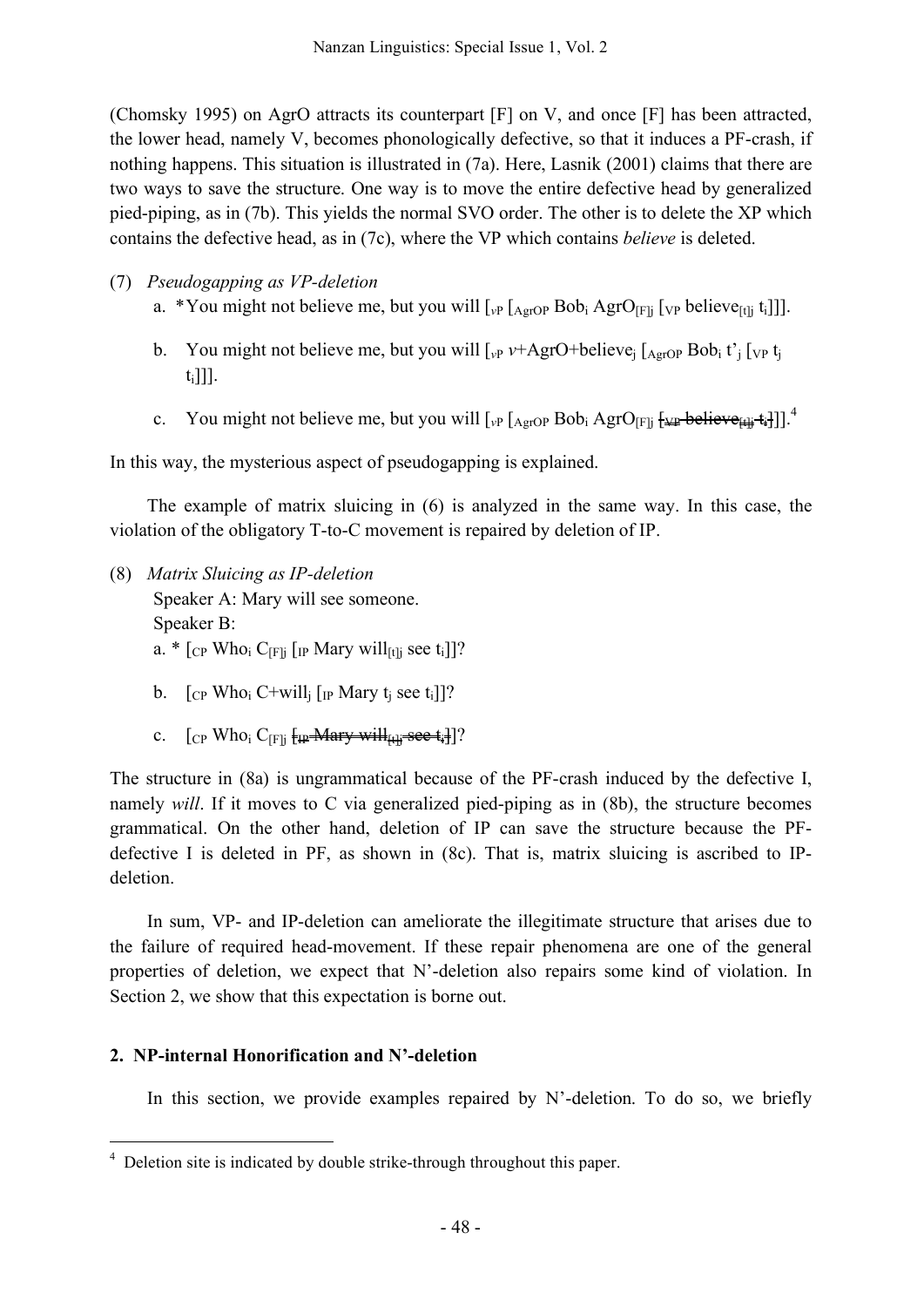review the basic syntactic properties of NP-internal honorification and N'-deletion in Japanese first. Then, we provide crucial examples.

#### **2.1. Basic Facts of NP-internal Honorification**

This subsection concerns the basic facts of NP-internal honorification. First, look at the examples in (9) and (10).

- (9) a.  $\lceil NP_1 \rceil_{NP_2}$  Yamada -sensei-no] boosi] -Prof. -Gen hat
	- b. [NP1 [NP2 Yamada-sensei-no] **o-** boosi] -Prof. -Gen HP-hat

'Prof. Yamada's hat'

- (10) a.  $\lceil_{NP1} \rceil_{NP2}$  Yamada-sensei-no] tootyaku] -Prof.-Gen arrival
	- b. [NP1 [NP2 Yamada -sensei-no] **go-** tootyaku] -Prof. -Gen HP- arrival

'Prof. Yamada's arrival'

In these examples, the NP2 *Yamada-sensei* 'Prof. Yamada' is the argument of the larger nominal, namely NP1; in (9), NP2 is the possessor argument, and NP2 in (10) is the argument of the complex event nominal (Grimshaw 1990) or Verbal Noun (Kageyama 1993, henthforth VN). The speaker can show his honor to the referent of the NP2 by attaching HP to the head of NP1, as shown in (9b) and (10b).<sup>5</sup> Following Harada (1976), we call the constituent whose referent is the target of honor "Socially Superior to the Speaker," henthforth SSS, and it is underlined throughout this paper. Note that the presence or absence of HP does not affect the grammaticality of the examples above. That is, honorification is optional.

Next, consider the following paradigm.

(11) a.  $\left[\text{NP1} \left( \text{NP2} \right) \text{To} \right]$  tootyaku] -Gen arrival

> b.  $\#$ [NP1 [NP2 Taroo-no] go- tootyaku] -Gen HP-arrival

 $5$  HP is realized as  $o$ - or  $go$ -, depending on the nominal to which it is affixed.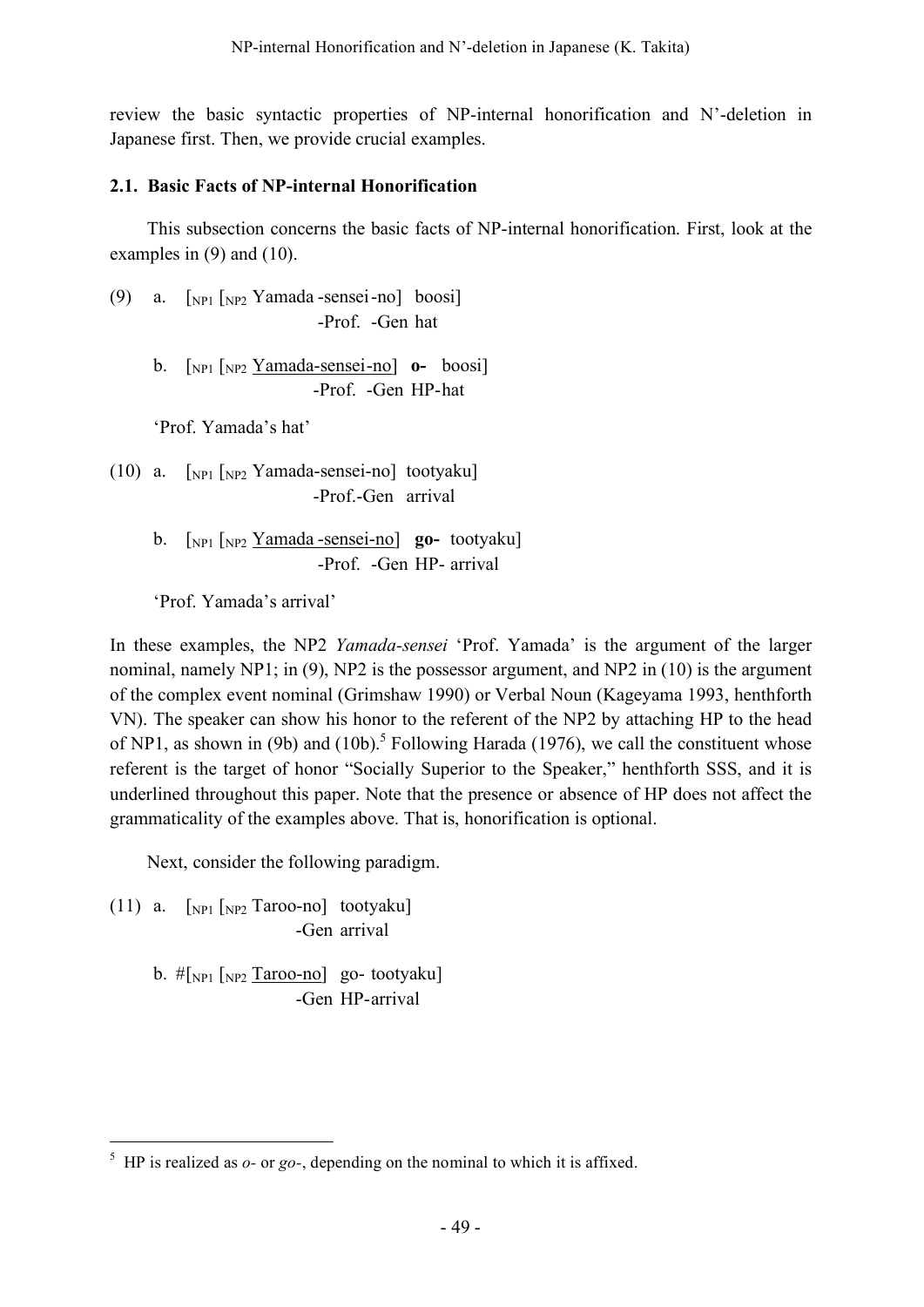c.  $\sqrt[k]{|_{NP1}|_{NP2}$  Taroo-no] go- tootyaku] -Gen HP- arrival

'Taroo's arrival'

If an expression like *Taroo*, which is arguably inappropriate as an SSS in ordinary context, appears as opposed to an expression like *Yamada-sensei* 'Prof. Yamada,' the sentence gets degraded, as in (11b). This kind of violation is indicated by #. Following Niinuma (2003) and Takita (2006), we assume that it is syntax that determines which constituent is an SSS, but whether it is appropriate as an SSS is determined by extra-grammatical factors.<sup>6</sup> Note that if HP does not appear on the head of NP1, the sequence is grammatical, as shown in (11a). Note also that the representation in (11c) is ungrammatical, because there is no SSS in spite of the presence of HP. In other words, the structure like *[NP2-Gen … HP-N1]* always induces unacceptability indicated by # when the referent of NP2 is not appropriate.

When more than one argument appears inside of the NP, as in  $(12)$ , it is not the surface order but the theta-hierarchy that is crucial to determine which argument is an SSS. The highest argument in the hierarchy is understood as an SSS. Consider the following examples.

(12) a.  $\lceil NP_1 \rceil_{NP2}$  Yamada -sensei -no]  $\lceil NP_3 \rceil$  aroo-e -no] go- hihan] -Prof. -Gen -to-Gen HP-criticism

'Prof. Yamada's criticism to Taroo'

b.  $\#[NP1 [NP2] \text{ Taroo -no}]$   $[NP3]$  Yamada-sensei-e -no] go- hihan] -Gen -Prof. -to-Gen HP-criticism

'Taroo's criticism to Prof. Yamada'

c.  $*$ [NP1 [NP2 Taroo -no] [NP3 Yamada-sensei-e -no] go- hihan] -Gen -Prof. -to-Gen HP-criticism

'Taroo's criticism to Prof. Yamada'

d.  $\#$ [NP1 [NP3 Yamada -sensei-e -no]<sub>i</sub> [NP2 Taroo -no] t<sub>i</sub> go -hihan] -Prof. -to-Gen -Gen HP -criticism

'Taroo's criticism to Prof. Yamada'

It is the agent that is an SSS in (12a) and (12b) since it is the highest argument. Thus, only the example in (12b) induces unacceptability. It is impossible to skip the agent, as the ungrammaticality of the representation in (12c) indicates. Further, unacceptability of (12b)

 $6\,$  For instance, the felicitous use of the example like (11b) requires some special context such as a joke or an irony.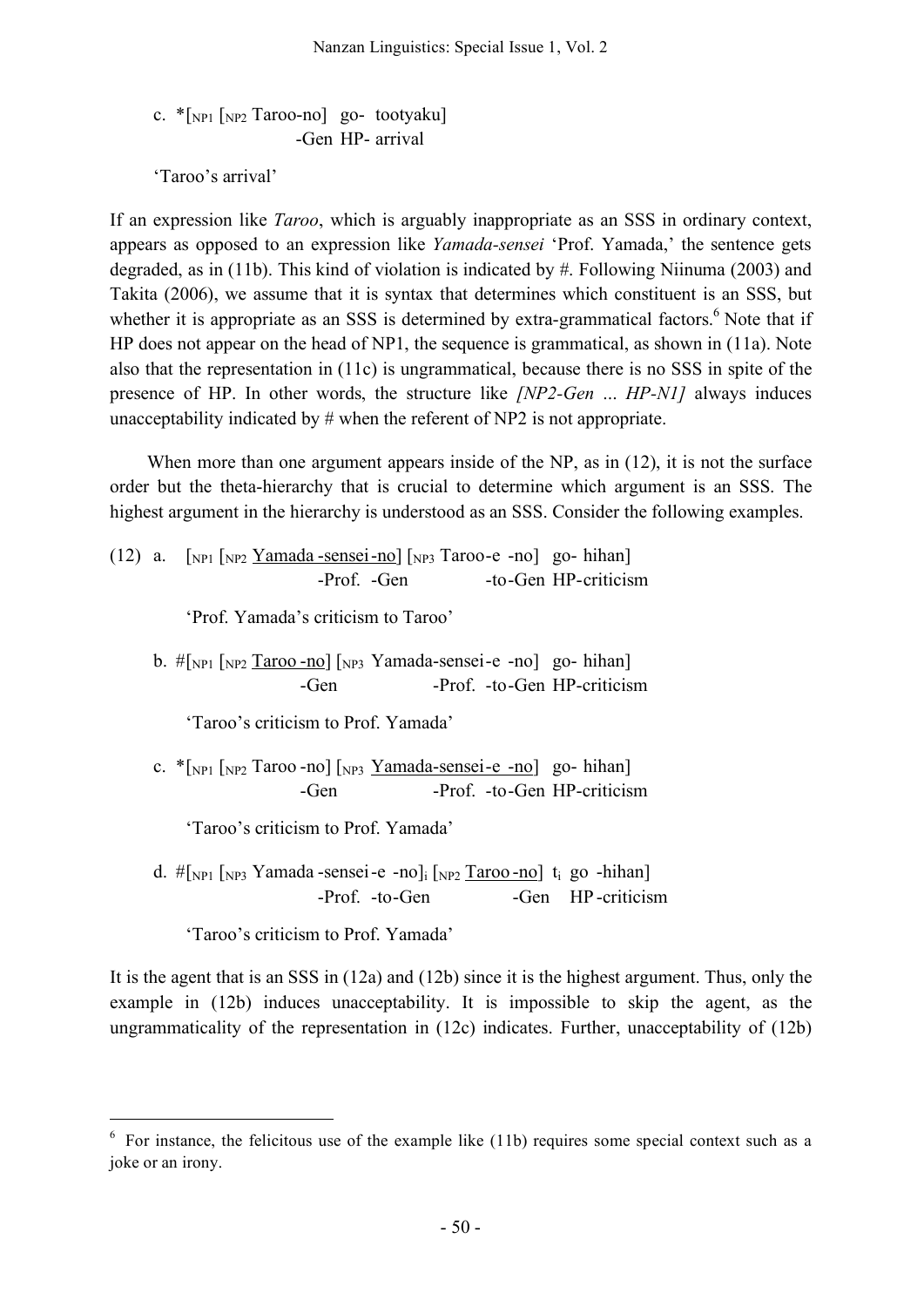cannot be avoided by scrambling of *Yamada-sensei-e-no* 'to Prof. Yamada' before *Taroo*, as shown in (12d). These are the basic properties of NP-internal honorification.

#### **2.2. N'-deletion in Japanese**

Let us turn to the basic properties of N'-deletion in Japanese. First, compare the typical English N'-deletion in (13a) with its Japanese equivalent in (13b).

- (13) *N'-deletion in English and Japanese*
	- a. This book is John's  $\overline{\text{book}}$ .
	- b. Kono hon -wa John-**no** da this book -Top -NO be.Pres 'This book is John's'

Can we analyze the example in (13b) in the same way as we analyze that in (13a)? The answer is not immediately clear, because the morpheme *no* in Japanese is ambiguous between a genitive marker and a pronoun. <sup>7</sup> The pronominal use of *no* is exemplified in (14).

(14) Akai **no** -o mittu kudasai red **one**-Acc three give.me

'Please give me three red ones.'

Thus, we have to ensure that *no* in N'-deletion is a genitive marker.

In this light, Kamio's (1983) generalization in (15) is very useful.

(15) *Kamio's (1983) generalization* The pronoun *no* can occur as a pro-form of concrete nouns, but not as a pro-form of abstract nouns.

This generalization is confirmed by the contrast in (16), taken from Arimoto and Murasugi (2005, p. 174).

- b. Meru-o kat -tei -ru **no**-wa Saito-san da -Acc keep-Prog-Pres**C** -Top Mr.be.Pres
	- 'It is Mr. Saito that keeps Meru.'

Yet, this instance of *no* is irrelevant here.

 <sup>7</sup> In addition, some instances of C are realized as *no*. Look at the following examples, taken form Hashimoto and Murasugi (2001, p. 57).

<sup>(</sup>i) a. Robusutaa-otabe-ta **no**-wabosuton-de da

lobster-Acc eat-Past **C**-Top Boston-at be.Pres 'It was at Boston that we ate lobsters.'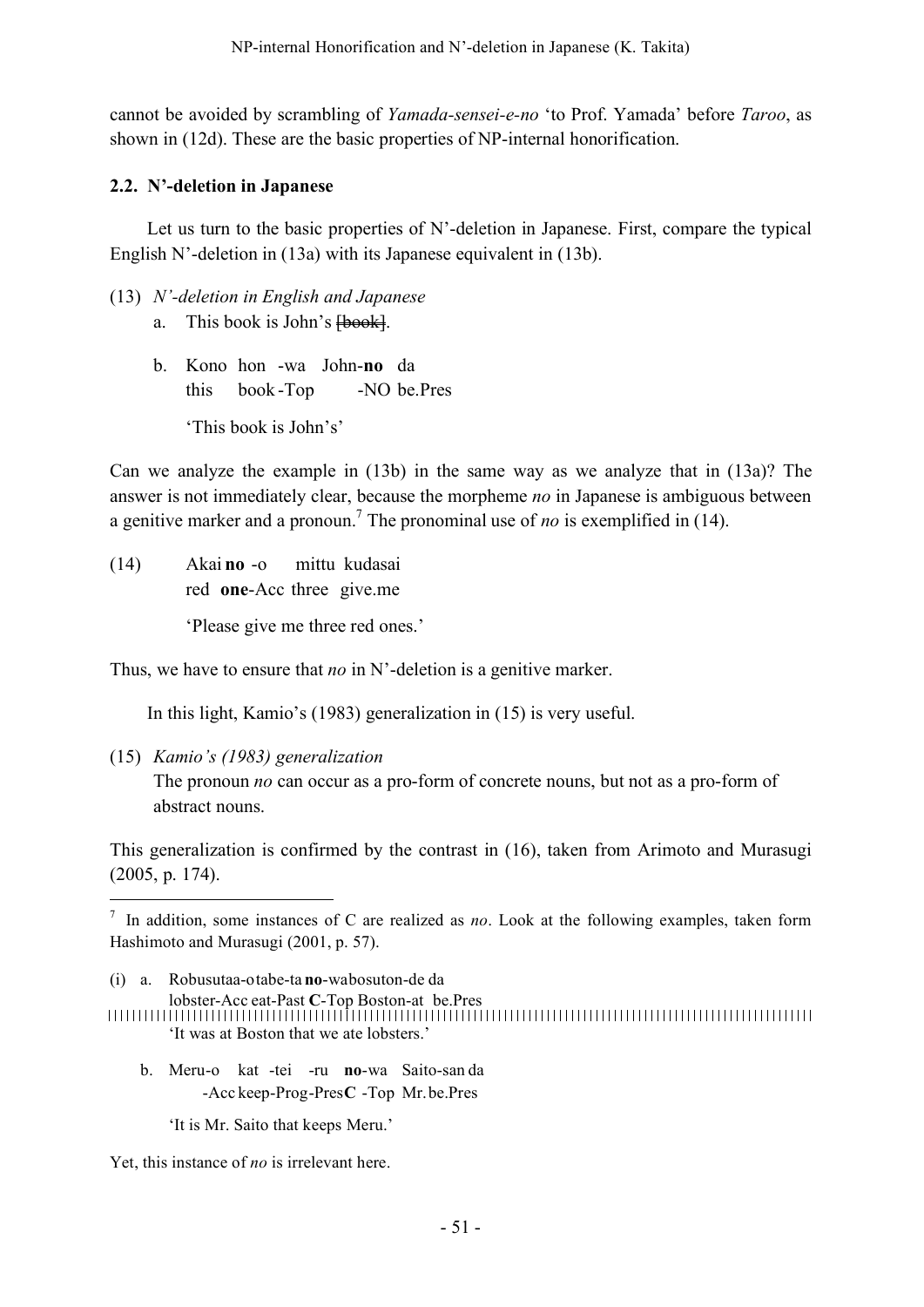(16) a. [NP [RC Taroo-ga motteki-ta] **ringo**]-wa amari oisiku-nai **no** dat-ta -Nom bring -Past apple -Top too delicious-not NO be-Past

'The apple which Taroo brought with him was not too delicious.'

b. \*[NP Taroo -no **sinnen**] -wa totemo katai **no** dat-ta -Gen conviction-Top very firm NO be-Past

'Taroo's conviction was very firm.'

The example in (16a) is grammatical because *no* is the pro-form of the concrete noun *ringo* 'apple.' On the other hand, the sentence in (16b) is ungrammatical because *no* is intended to be the pro-form of the abstract noun *sinnen* 'conviction.'

Based on this generalization, Saito and Murasugi (1990) provide the examples in (17), and argue that Japanese has N'-deletion.

(17) *Examples of N'-deletion in Japanese* (Saito and Murasugi 1990, p. 288)

a. [NP Gakubusei -no sensei -e -no **izon**] -wa yurus -e -ru ga, undergraduates-Gen teacher -on-Gen reliance -Top tolerate-can-Pres though [NP insei -**no**] -wa yurus -e -na -i graduate.student-NO-Top tolerate-can-not-Pres

'I can tolerate the undergraduate's reliance on the faculty, but not the graduate student's.'

b. [NP Taroo -no kenkyuu-ni-taisuru **taido**] -wa ii ga, -Gen research -toward attitude-Top good though [NP Hanako -**no**] -wa yoku-na -i -NO-Top good-not -Pres

'Taroo's attitude toward research is good, but Hanako's is not.'

In these examples, the abstract nouns like *izon* 'reliance' and *taido* 'attitude' are used, so that *no* cannot be pronominal. Hence, it is ensured that they are derived by N'-deletion, as in (18).

(18) *Structures of (17)*

- a. [Gakubusei-no [sensei-e-noizon]]-wa yurus-e-ruga, [insei-no [sensei-e-noizon]]-wa yurus-e-na-i
- b. [Taroo-no [kenkyuu-ni-taisuru taido]]-waii ga, [Hanako-no <del>[kenkyuu-ni-taisuru taido]</del>]-wayoku-na-i

In these cases, *no* is unambiguously the instance of a genitive marker.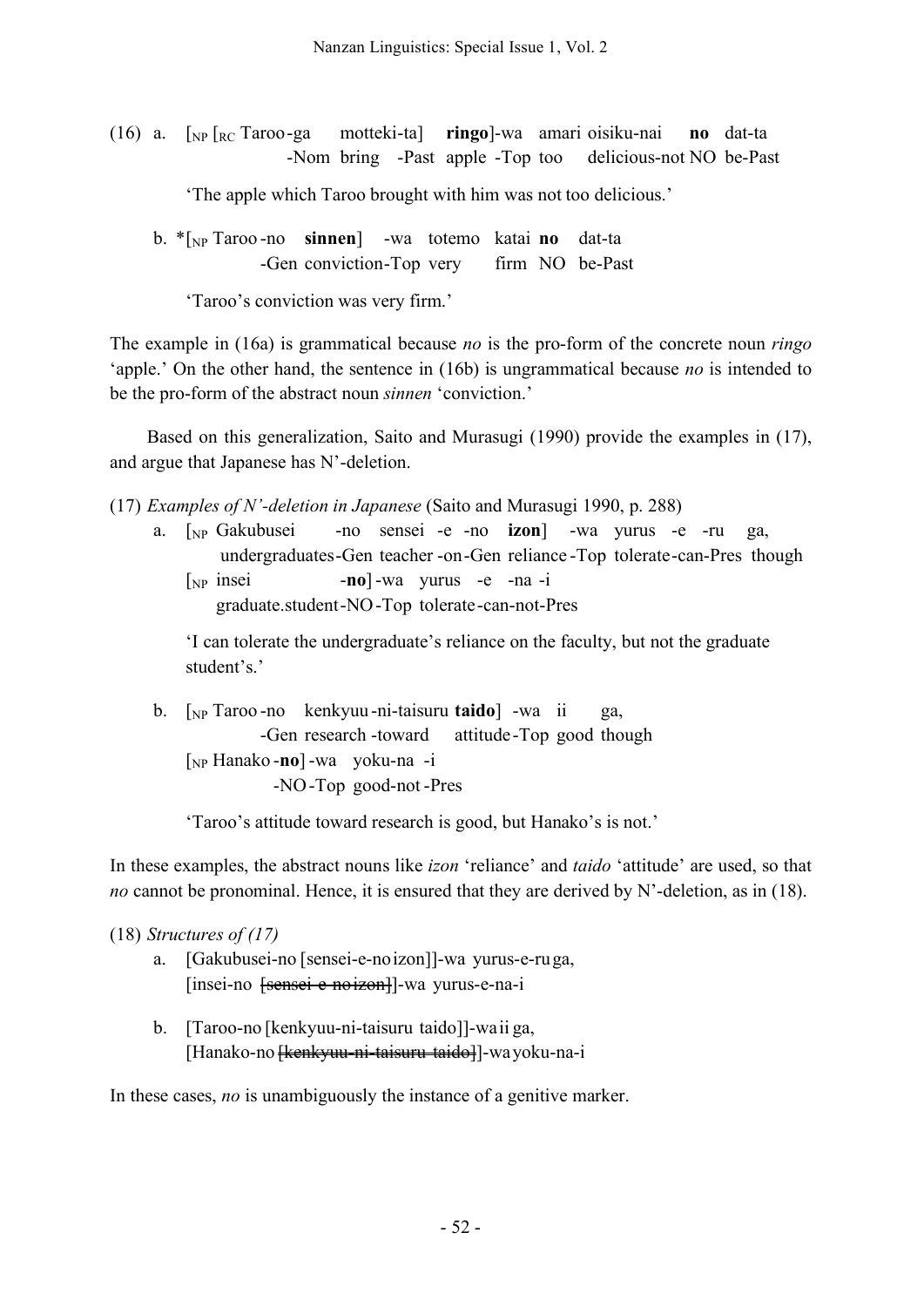# **2.3. Observation**

With the basic properties in previous subsections in mind, look at the examples in (19) through (21).

- (19) a. #[NP Senpai-no gakki -no o- toriatukai]-wa teinei -da ga, senior -Geninstrument-Gen HP-treatment -Top careful-Pres though [NP kouhai-no gakki -no o- toriatukai]-wa sozatu-da junior-Gen instrument-Gen HP- departure -Top rude -Pres
	- b. [NP Senpai-no gakki -no o- toriatukai]-wa teinei -da ga, senior -Gen instrument-Gen HP-treatment -Top careful-Pres though [NP kouhai-no ∅]-wa sozatu-da junior -Gen -Top rude -Pres

'The senior player's treatment of musical instruments is careful, but the junior player's is rude.'

- (20) a.  $\#\{\text{Np Yamada -sensei-no qo-syuppatu}\}-wa$  itumo haya -i ga, -Prof. -GenHP-departure-Top always early -Pres though [NP Taroo -no go- syuppatu]-wa itumo oso-i -Gen HP-departure-Top always late-Pres
	- b. [NP Yamada-sensei-no go -syuppatu]-wa itumo haya -i ga, -Prof. -Gen HP -departure-Top always early -Pres though [NP Taroo-no ∅]-wa itumo oso-i -Gen -Top always late-Pres

'Prof. Yamada's departure is always early, but Taroo's is always late.'

- (21) a.  $\# \lceil_{NP}$  Katyoo -no kureemu -e -no go -taiou $\lceil$  -wa subarasi -i ga, manager-Gen complaint-to-GenHP -response -Top excellent-Pres though [NP sinnyu-syain -no kureemu -e -no go -taiou] -wa yoku -na -i new -employee-Gen complaint-to-GenHP -response -Top good -not-Pres
	- b. [NP Katyoo -no kureemu -e -no go -taiou] -wa subarasi -i ga, manager-Gen complaint-to-Gen HP -response-Top excellent-Pres though [NP sinnyu-syain -no ∅]-wa yoku-na -i new -employee-Gen -Top good-not -Pres

'Our manager's response to the complaint is excellent, but the new employee's is not.'

The sentences in (19a), (20a) and (21a) are all unacceptable. They, however, become acceptable when N'-deletion applies to them, as in (19b), (20b) and (21b). In these examples, abstract nouns like *o-toriatukai* 'HP-treatment,' *go-syuppatu* 'HP-departure,' and *go-taiou* 'HP-response' are used, to ensure that *no* is a genitive marker.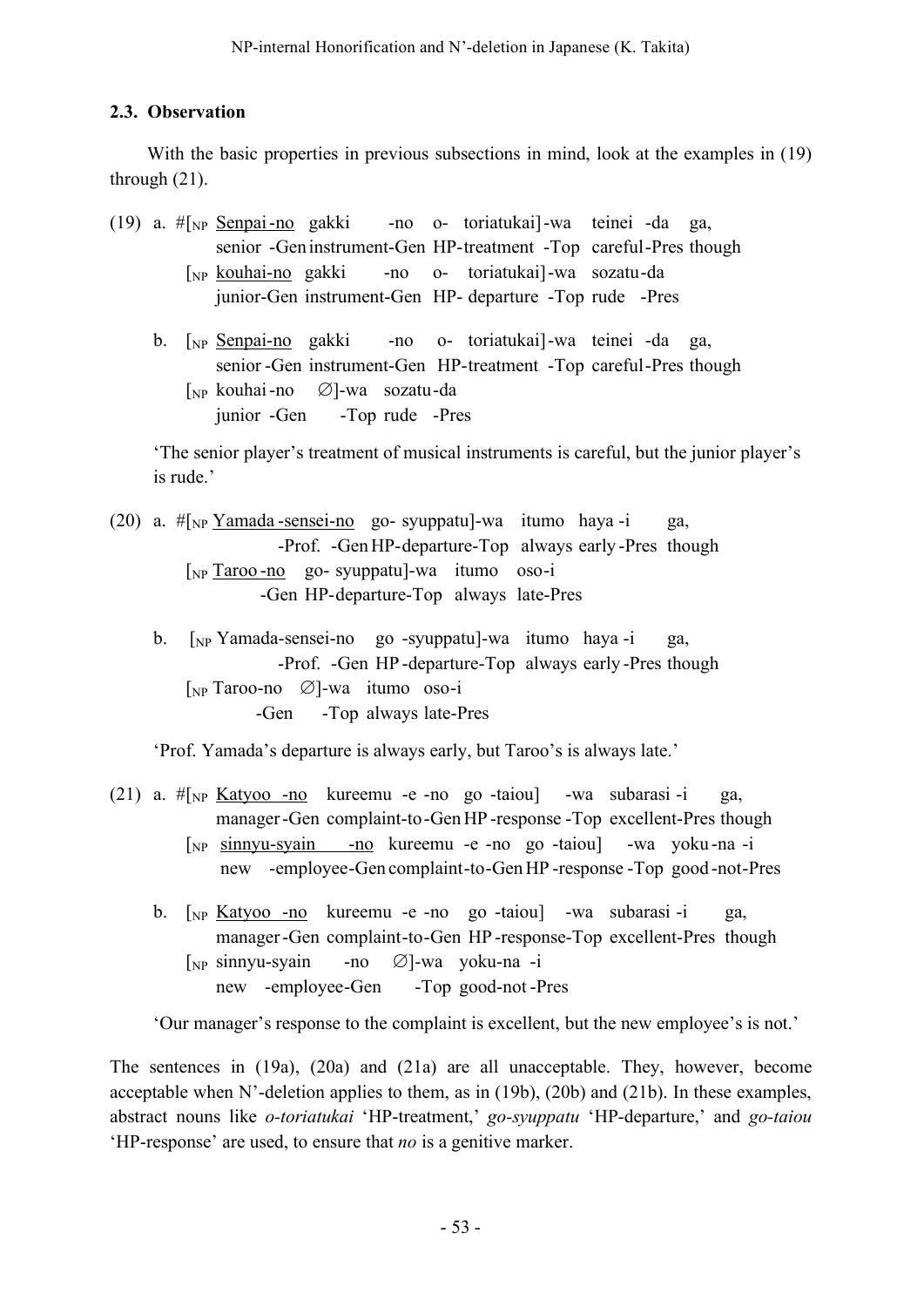In addition, the fact that the example in (22) supports a sloppy reading suggests that the construction under consideration may be derived by deletion.

- (22) [NP Senpai-no zibun -no -gakki -no o- toriatukai]-wa senior -Gen self -Gen -instrument-Gen HP-treatment -Top teinei -da ga, [NP kouhai-no ∅]-wa sozatu-da careful-Pres though junior -Gen -Top rude -Pres 'The senior player's treatment of self's musical instruments is careful, but the junior player's is rude.' a. Strict reading: The junior player's treatment of the senior player's instruments is
	- rude.
	- b. Sloppy reading: The junior player's treatment of his own instruments is rude.

In (22), the anaphor *zibun* 'self' is contained in the deletion site and the sentence has the strict reading in (22a) and the sloppy reading in (22b). The availability of the sloppy interpretation is accounted for under the deletion analysis easily, because the structure represented by  $\varnothing$ may have a form of the kind: [x's treatment of x's instruments], where x is bound by *koohaino* 'junior-Gen.' The pro-form analysis, on the other hand, can say little about the very fact that the sloppy reading is obtained, as it stands. This strongly suggests that the relevant examples undergo deletion.

Summarizing this section, after reviewing the basic properties of NP-internal honorification and N'-deletion in Japanese, we showed that N'-deletion can also repair some kind of violation. In the next section, we compare two approaches to honorification in Japanese and illustrate how they explain the relevant observation.

# **3. Analysis**

## **3.1. Two Approaches to Honorification in Japanese**

As already noted in (2) and (3), there are two approaches to honorification proposed in the literature. (2) and (3) are repeated here as (23) and (24), respectively:

## (23) *Honorification as Agreement*

- a. Honorification is an instance of agreement between NPs and functional categories; honorification is a symmetric relation.
- b. NPs are divided into two groups; one can trigger agreement and the other cannot.

# (24) *Honorification as Licensing*

- a. HP is a realization of a feature on a predicate which is licensed by an argument; honorification is an asymmetric relation.
- b. All NPs can potentially license such a feature.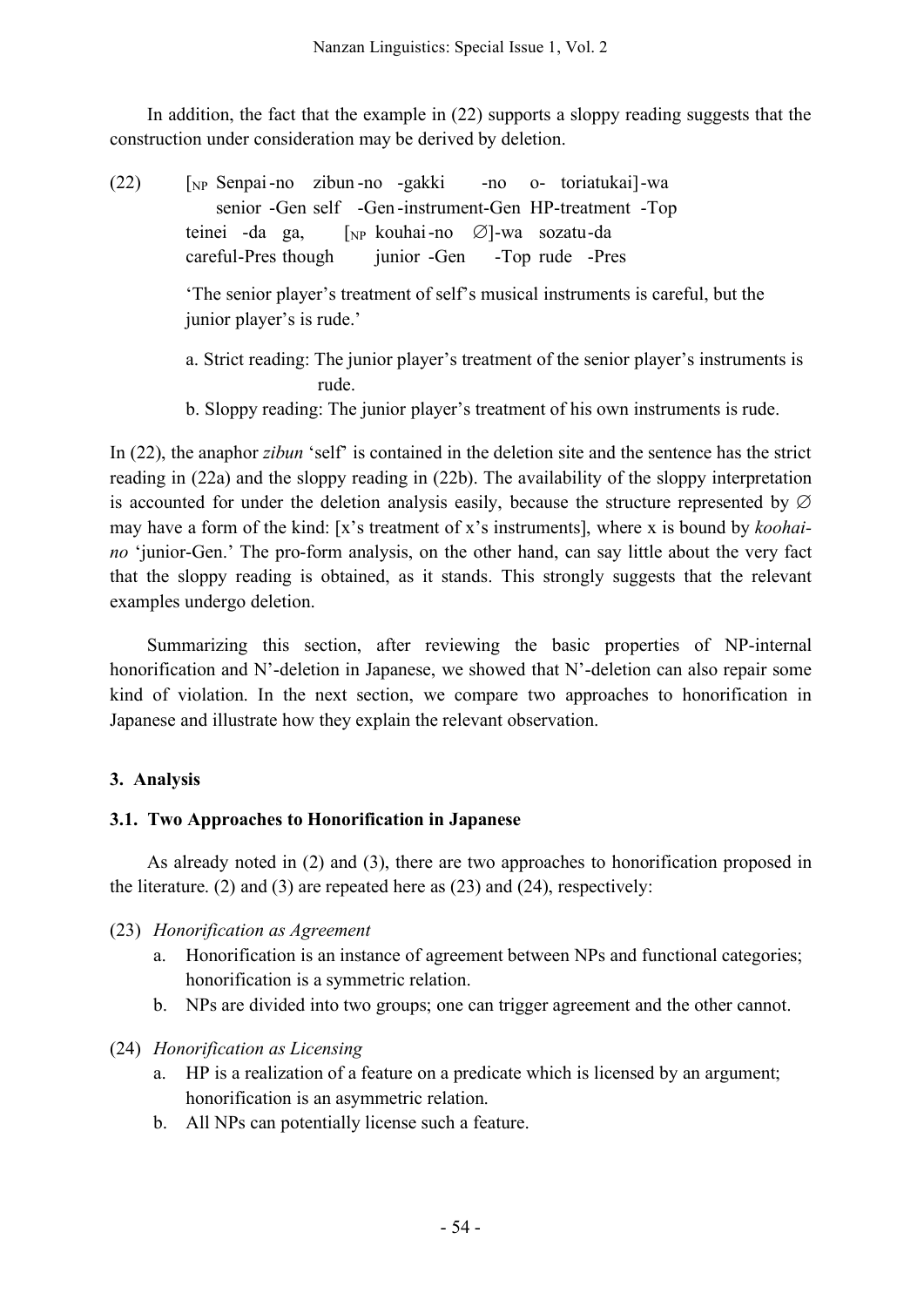The previous studies of honorification in the generative framework have mainly discussed the properties of clausal honorification, exemplified in (25).

(25) *Clausal Honorification; Subject Honorification and Object Honorification*

a. Yamada-sensei-ga hon -o **o**- yomi-**ni** -**nar** -u -Prof. -Nom book -Acc HP-read -Dat-become -Pres

'Prof. Yamada reads a book.'

b. Taroo-ga Yamada-sensei-o **o**- tasuke-**su**-ru -Nom -Prof. -Acc HP-help -do-Pres

'Taroo helps Prof. Yamada.'

The example in (25a) is called Subject Honorification, because the subject NP is an SSS. The most remarkable property of this construction is that its predicate has morphologically complex form, *HP-verb-ni-naru*. *Ni-naru* roughly corresponds to a dative Case marker + *become*. <sup>8</sup> On the other hand, the example in (25b) is called Object Honorification, because it is the object that is an SSS. In this construction, its predicate has different form. It consists of *HP-verb-suru*. *Suru* is roughly corresponds to the verb *do*.

The mainstream of the analysis assumes that these constructions are instances of agreement. Harada (1976) claims that the morphologically complex predicates are derived by transformational rules, optionally triggered by the inherent property of a subject or object. Later, Toribio (1990) claims that Spec-head agreement affects the morphological form of the predicates. Recently, Niinuma (2003, 2005) and Boeckx and Niinuma (2004) update Harada's and Toribio's theory incorporating Chomsky's (2000, 2001) Agree, induced by uninterpretable features on  $T/v$ . One crucial assumption of this approach is that there are two kinds of nominals, one of them can Agree with  $T/v$ , and the other cannot.

Yet, this approach, which we call the agreement-approach, has at least two problems.<sup>9</sup> One of the problems is that honorification is optional as we have seen above, while the operation Agree is obligatory. Therefore, it is inadequate to employ Agree to explain this phenomenon.

Another problem is that in the case of Object Honorification, a dative NP can be an SSS as in (26a), in addition to the case where an accusative NP is an SSS as in (26b).

<sup>&</sup>lt;sup>8</sup> For a more fine-grained morphological analysis of the predicate of clausal honorification, see Takita (2006).

<sup>9</sup> See Takita (2006) and Bobalijk and Yatsushiro (2006) for a more detailed criticism to the agreement-approach.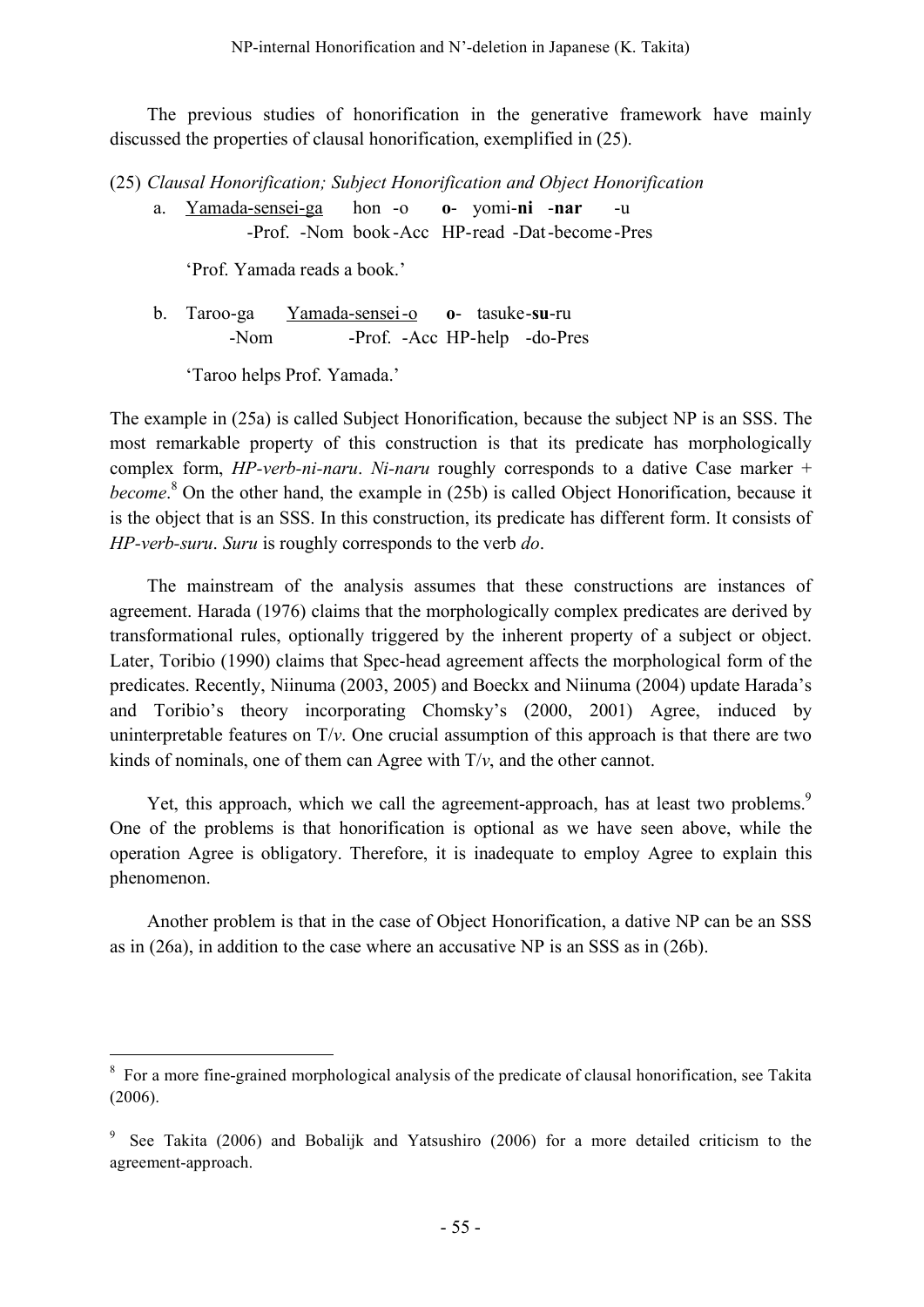(26) a. Taroo -ga Yamada-sensei-**ni** o- awi -su -ru -Nom -Prof. -**Dat** HP-meet -do-Pres

'Taroo meets Prof. Yamada.'

b. Taroo -ga Yamada-sensei-**o** o- tasuke-su-ru -Nom -Prof. -**Acc** HP-help -do-Pres

'Taroo helps Prof. Yamada.'

This situation is incompatible with the view that agreement and Case are closely related.

Against the agreement-approach, Takita (2006) proposes an alternative which we call the licensing-approach, pointing out an asymmetry between HP and an SSS. Consider the following examples.

- (27) *Honorification*
	- a. **Yamada-sensei-ga** hon -o yom-u -Prof. -Nom book-Acc read-Pres

'Prof. Yamada reads a book.'

b. **Yamada-sensei-ga** hon -o **o**- yomi-**ni** -**nar** -u -Prof. -Nom book-Acc HP-read -Dat-become-Pres

'Prof. Yamada reads a book.'

c. \***Yamada-sensei-ga** hon -o **o**- yomi-**ni** -**nar** -u -Prof. -Nom book -Acc HP-read -Dat-become-Pres

'Prof. Yamada reads a book.'

#### (28) *Negative Polarity Items*

a. Taroo-ga hon -o yoma -**na** -i -Nom book-Acc read -not-Pres

'Taroo does not read books.'

b. **Taroo-sika** hon -o yoma -**na** -i -only book -Acc read -not-Pres

'Only Taroo reads books.'

c. \***Taroo-sika** hon-o yom-u -only book-Acc read-Pres

'Taroo does not read books.'

The example in (27a) suggests that nominals which can be appropriate SSSs can appear in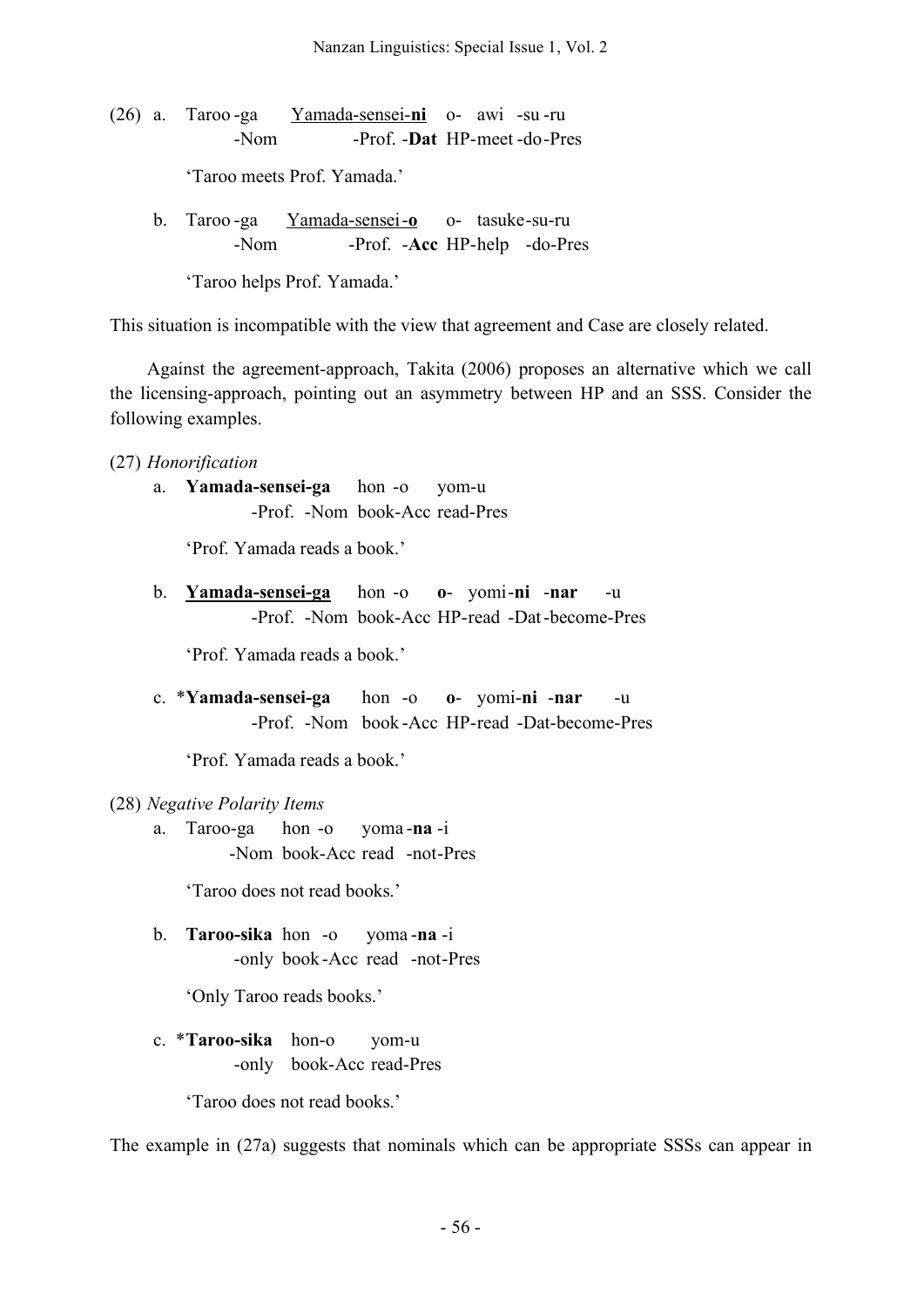non-honorific sentences without being SSSs. They show the property of being SSSs only if HP appears on the predicate, as in (27b). This indicates that being an SSS is not an inherent property of nominals. The fact that the example in (27c) is ungrammatical suggests that HP cannot appear without an SSS. This is reminiscent of the cases of Negative Polarity Items (henthforth NPIs), as shown in (28). The pattern is that negation can appear independent of NPIs, but not vice versa. Based on this similarity, Takita (2006) claims that HP must be syntactically licensed by nominals in the parallel way in which NPIs are licensed by negation.

Contra the agreement-approach, the licensing-approach claims that every nominal can potentially license HP. Under this approach, the sentence in (29) is analyzed as syntactically well-formed.

 $(29)$  #Taroo -ga hon -o o- yomi-ni -nar -u -Nom book-Acc HP-read -Dat-become-Pres

'Taroo reads a book.'

Rather, they are unacceptable because of extra-grammatical factors (see Section 2.1 also). In this respect, the agreement-approach and the licensing-approach also diverge.

In the rest of this section, we show that the agreement-approach cannot deal with the observation made in Section 2.3, while the licensing-approach can naturally accommodate it.

# **3.2. Extension of the agreement-approach to NP-internal Honorification**

Recently, Ivana and Sakai (2005) extend the agreement-approach to the NP-internal honorification, proposing the analysis summarized in (30).

## (30) *Ivana and Sakai's (2005) Analysis*

- a. HP heads the functional category Honorific, which takes an NP as its complement.
- b. The head Honorific has a feature [Honorific], which acts as a probe.
- c. One class of NPs has a lexical feature [+honorific], and the other does not.
- d. The feature [Honorific] Agrees with an NP which has [+honorific].

Being faithful to the spirit of the agreement-approach, Ivana and Sakai (2005) assumes the division between NPs with the implementation in (30c). One novel point of their analysis is postulation of the functional category Honorific, which has an uninterpretable feature.

Under their analysis, the example in  $(31a)$  has the structure in  $(31b)$ .<sup>10</sup>

<sup>&</sup>lt;sup>10</sup> Ivana and Sakai (2005) assume that VNs are derived by syntactic nominalization, as English gerunds (Baker 1985).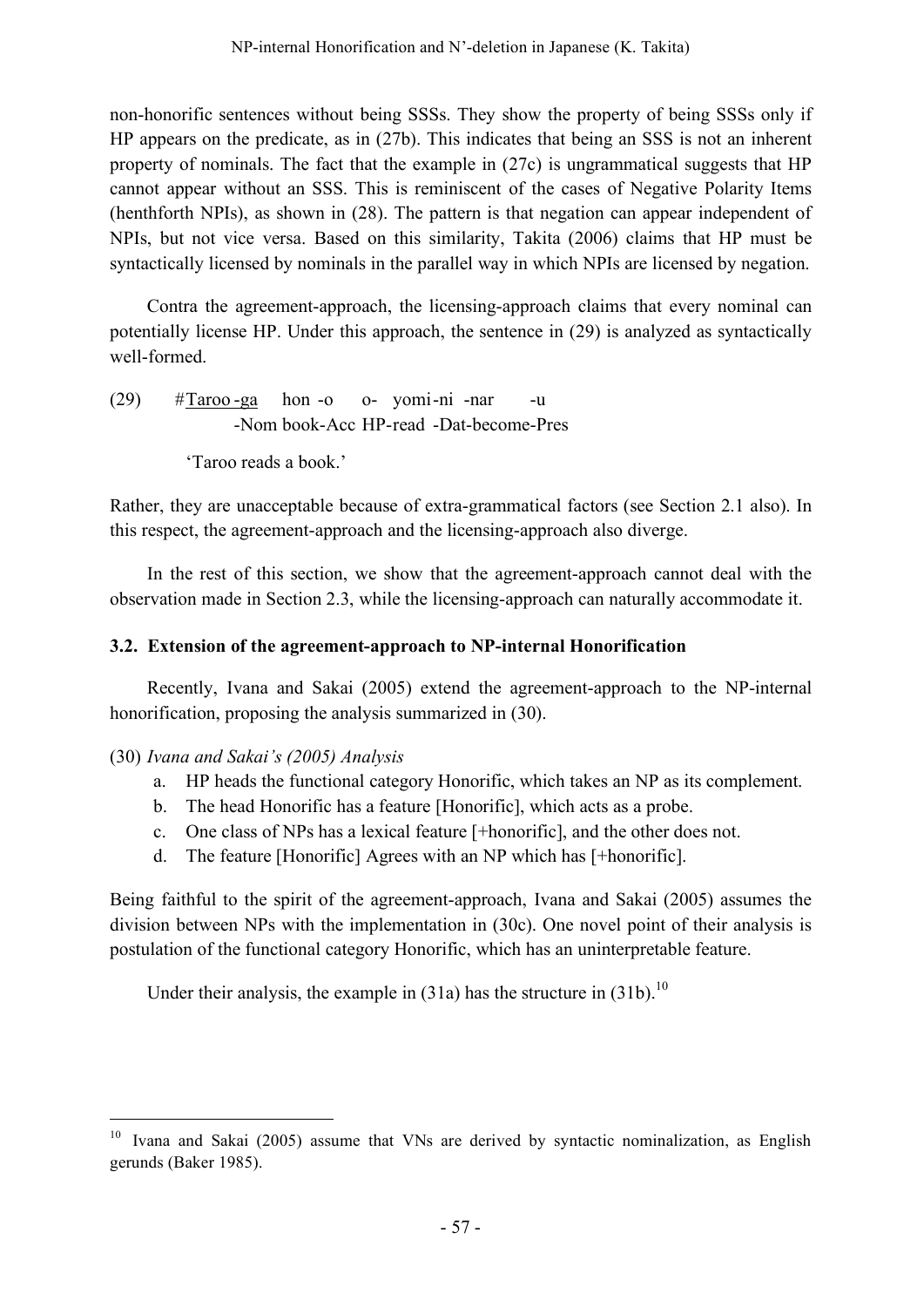(31) a.  $\lceil \frac{N_{\text{Pl}}}{N_{\text{Pl}}} \frac{Y_{\text{amada-sensei-nol}}}{Y_{\text{NP2}}}$  watasi-tati-no] o- miokuri -Prof. -Gen me -Pl -Gen HP-send.off

'Prof. Yamada's seeing us off'



In this structure, the head Honorific Agrees with the NP1, which has the lexical feature [+honorific], so that the example in (31a) is grammatical. The order *o-miokuri* 'HP-send.off' is derived via successive cyclic head-movement, which is omitted here.

On the other hand, the unacceptable example in (32a) has the structure in (32b).

(32) a.  $\#[[\text{NPI Watasi-tati-no}]$   $[\text{NP2} Yamada-sensei-no]$  o- miokuri] me -Pl -Gen -Prof. -Gen HP-send.off

'Our seeing Prof. Yamada off'



In this case, the NP1, which has [-honorific], is the closest goal, so that Agree does not hold even though NP2 has [+honorific]. In other words, the unacceptable case in (32a) is analyzed as an instance of the defective intervention.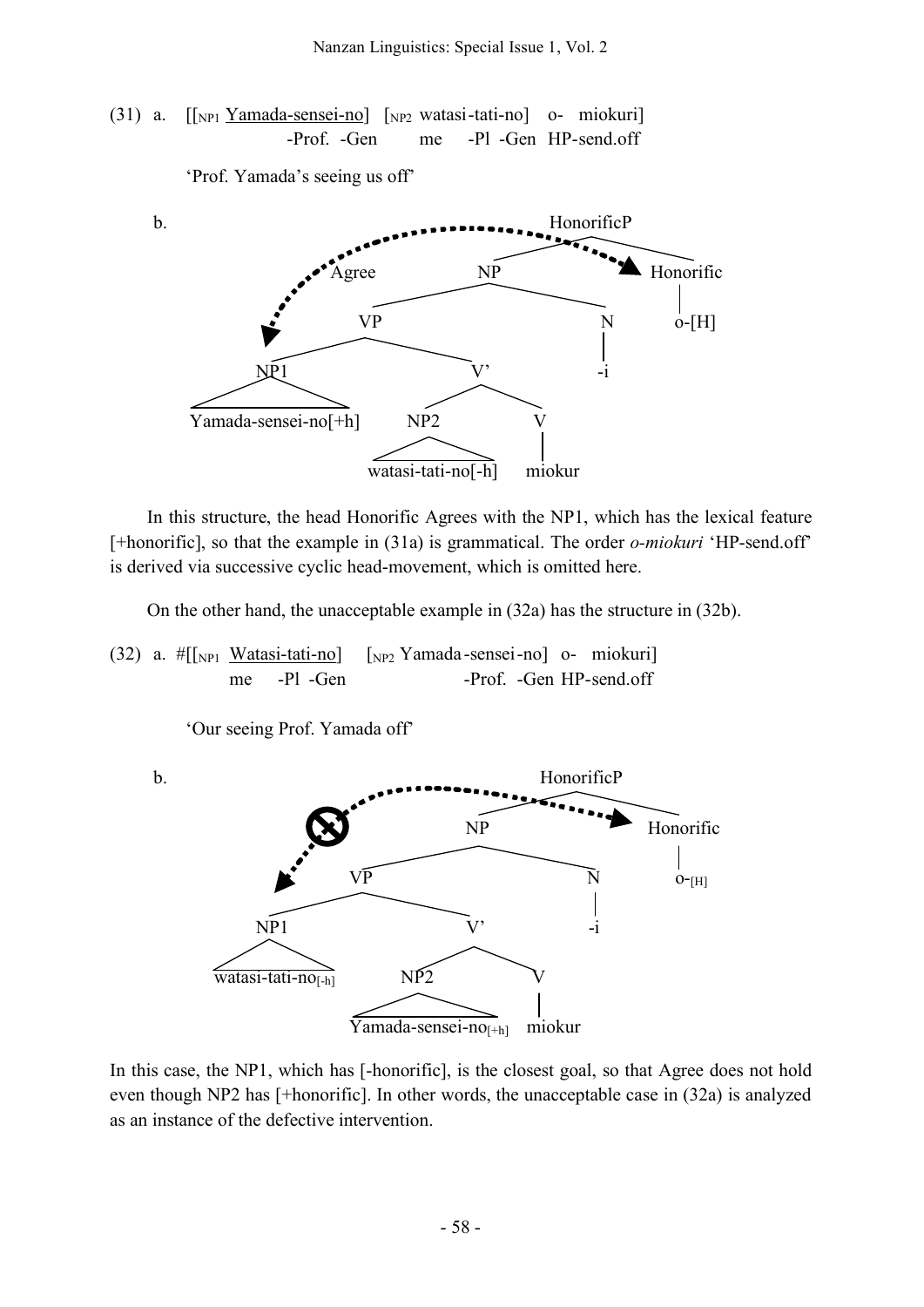At this point, the generalization in (33), which is proposed by Lobeck (1990) and Saito and Murasugi (1990) poses a serious problem to Ivana and Sakai's (2005) analysis.

(33) *Generalization on Deletion*

An XP which is a complement of a functional category can be deleted iff the functional head has a specifier which it agrees with.

This generalization distinguishes the case in (34c) from (34a) and (34b).



The case in (34a), where the functional head F does not have a specifier, is exemplified in (35b) and (36b). On the other hand, in the examples in (35a) and (35b) represent the case in (34c) where the functional head has a specifier which it agrees with, so that they are grammatical.

(35) *Spec-head Agreement in N'-deletion* (Arimoto and Murasugi 2005, p. 150-152)

- a. John's criticism of Bush is interesting, but  $\lceil_{DP}$  Bill's  $\frac{1}{N}$  eriticism of Bushannoying.
- b. \*I wanted to read a book, so I bought  $\lceil_{DP} a \rceil$   $\frac{1}{2}$
- (36) *Spec-head Agreement in IP-deletion* (*ibid*, p. 153) Mary said that somebody went to Boston,
	- a. but I don't know  $[CP]$  who  $[HP]$  went to Boston.
	- b. \*but I don't know  $\lceil_{CP}$  whether  $\lceil_{IP}$  he went to Boston.]

The case in (34b), in which there is a specifier but no Spec-head agreement, is shown in (37).

(37) *Spec-head Agreement in VP-deletion* (Takahashi 1994, Martin 1996) \* John believes  $\lceil_{IP}$  Mary to  $\lceil_{VP}$  be a genius], but I don't believe  $\lceil_{IP}$  her to  $\frac{f_{VP} - f_{P}}{f_{VP}}$  $g$ enius].

In this example, *her* in the second clause agrees with the ECM verb *believe*, not with the head *to*. Thus deletion of the complement of *to* cannot be licensed, even though *to* has a specifier.

To see how the generalization poses a problem for Ivana and Sakai's (2005) analysis, consider the structure in (38b), which represents the relevant part of the example in (38a).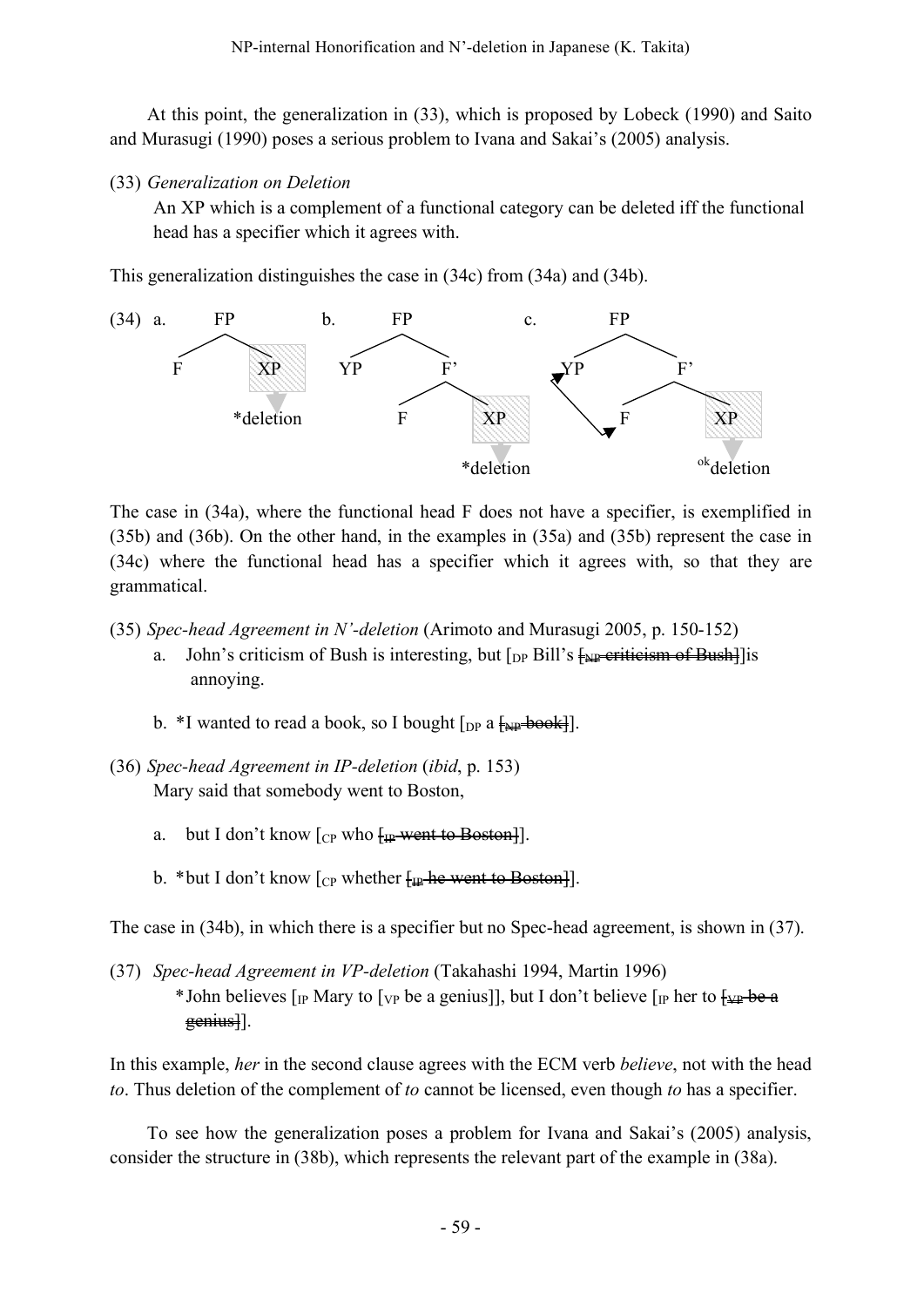(38) a. [Senpai-no gakki -no o- toriatukai]-wa teinei -da ga, senior -Gen instrument -Gen HP-treatment -Top careful-Pres though [kouhai-no ∅]-wa sozatu-da junior -Gen -Top rude -Pres

> 'The senior player's treatment of musical instruments is careful, but the junior player's is rude.'



Under their analysis, the functional category Honorific cannot enter into an agreement relation with anything, since both NP1 and NP2 have [-honorific]. Therefore, deletion of the NP, which is the complement of Honorific, cannot be licensed, so that the example in (38a) cannot be derived.

Besides, there is another problem. In (38b), the sequence *o-toriatukai* 'HP-treatment' is derived via successive cyclic head-movement, so that it is located outside of the NP. Therefore, even if deletion of the NP becomes possible for somehow, the example in (38a) cannot be derived.

Can some minor modification of their analysis make it possible to account for the fact? For instance, suppose that there is another functional head above the HonorificP. This head is arguably D, and the structure in (38b) is modified to (39).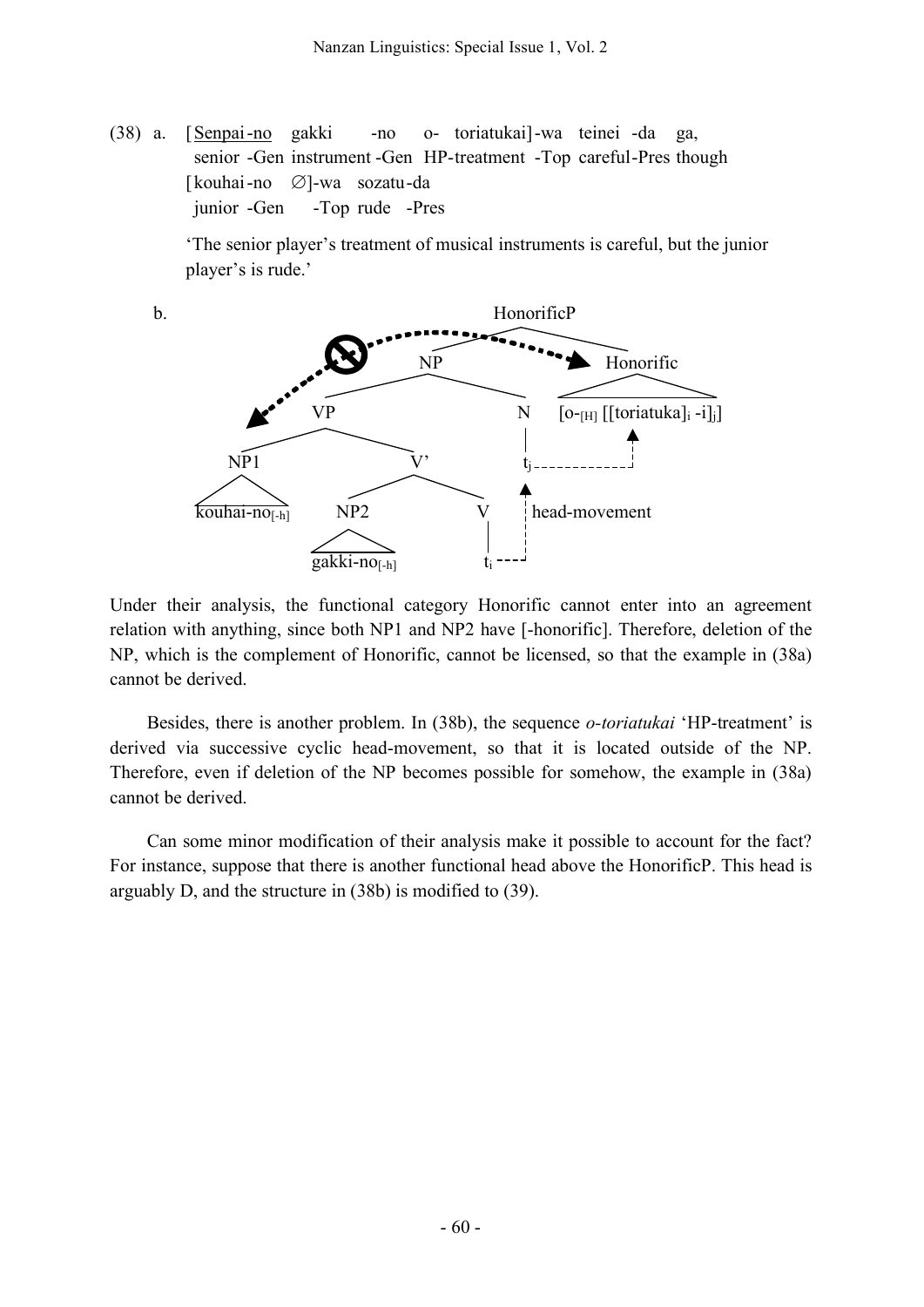



Suppose further that there is some kind of Spec-head agreement between the NP1 and D. These modifications are inevitable for their analysis to deal with deletion in non-honorific configurations. And as shown in (39), it seems possible to derive the desired word order.

This story, however, does not work. Recall that the uninterpretable feature [Honorific] on the head Honorific must probe its domain before D is introduced to the derivation. Thus, the derivation crashes before deletion of HonorificP is licensed by Spec-head agreement at DP.

Let us explore another possibility. How about some functional category F between NP and HonorificP? Unfortunately, this possibility does not work either. Look at the structure in (40).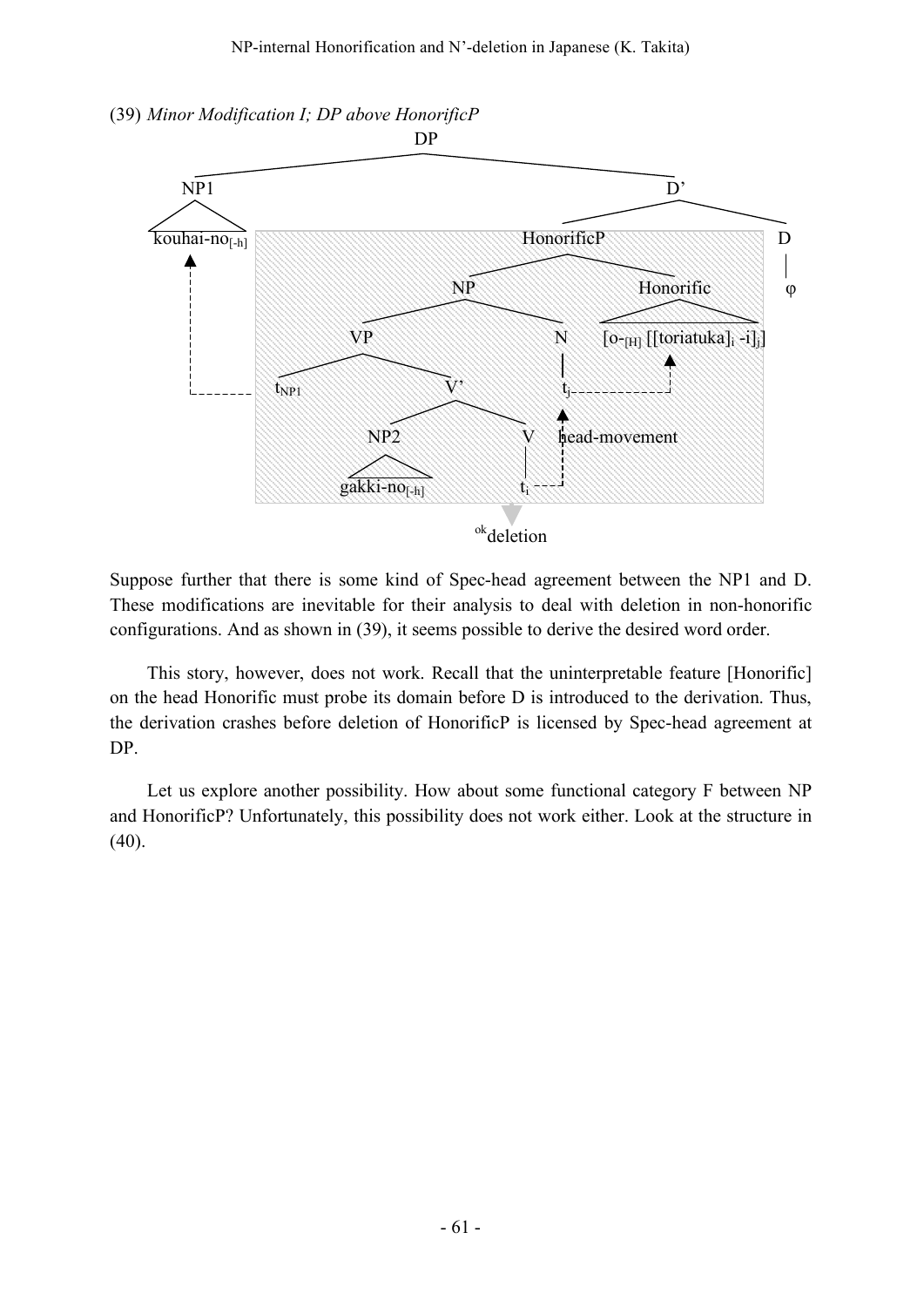



Even if the NP can be deleted by Spec-head agreement at FP, the head Honorific, namely *o-*/*go-* cannot be deleted, as indicated in (40). Therefore, the desired order cannot be derived.

To sum up this subsection, the agreement-approach cannot explain the relevant observation even though it is modified.

#### **3.3. Extension of the licensing-approach to NP-internal Honorification**

In this subsection, by extending the licensing-approach to NP-internal honorification, we show that the observation can be explained. First, let us review the analysis by Takita (2006).

#### (41) *The Nature of the Feature [Honorific]*

- a. [H] is licensed iff it binds the closest XP in a theta-position.
- b. If [H] is not licensed, the derivation crashes.
- c. An XP is interpreted as an SSS iff it is bound by [H].
- d. [H] optionally attached to a head  $Y^0$ , and phonologically realized as  $o$ -/*go*-.

The assumptions in (41a), (41b) and (41c) capture the asymmetry between an SSS and HP; the presence of HP always requires an XP which is appropriate as an SSS, but not vice versa. Note that unlike the assumptions in agreement-approach, our theory does not divide nominals into two groups; any XP can potentially license [H]. Note also that [H] is not the head of a functional category, but a feature attached to predicates.

To see how the mechanism works, consider the following illustration of some sample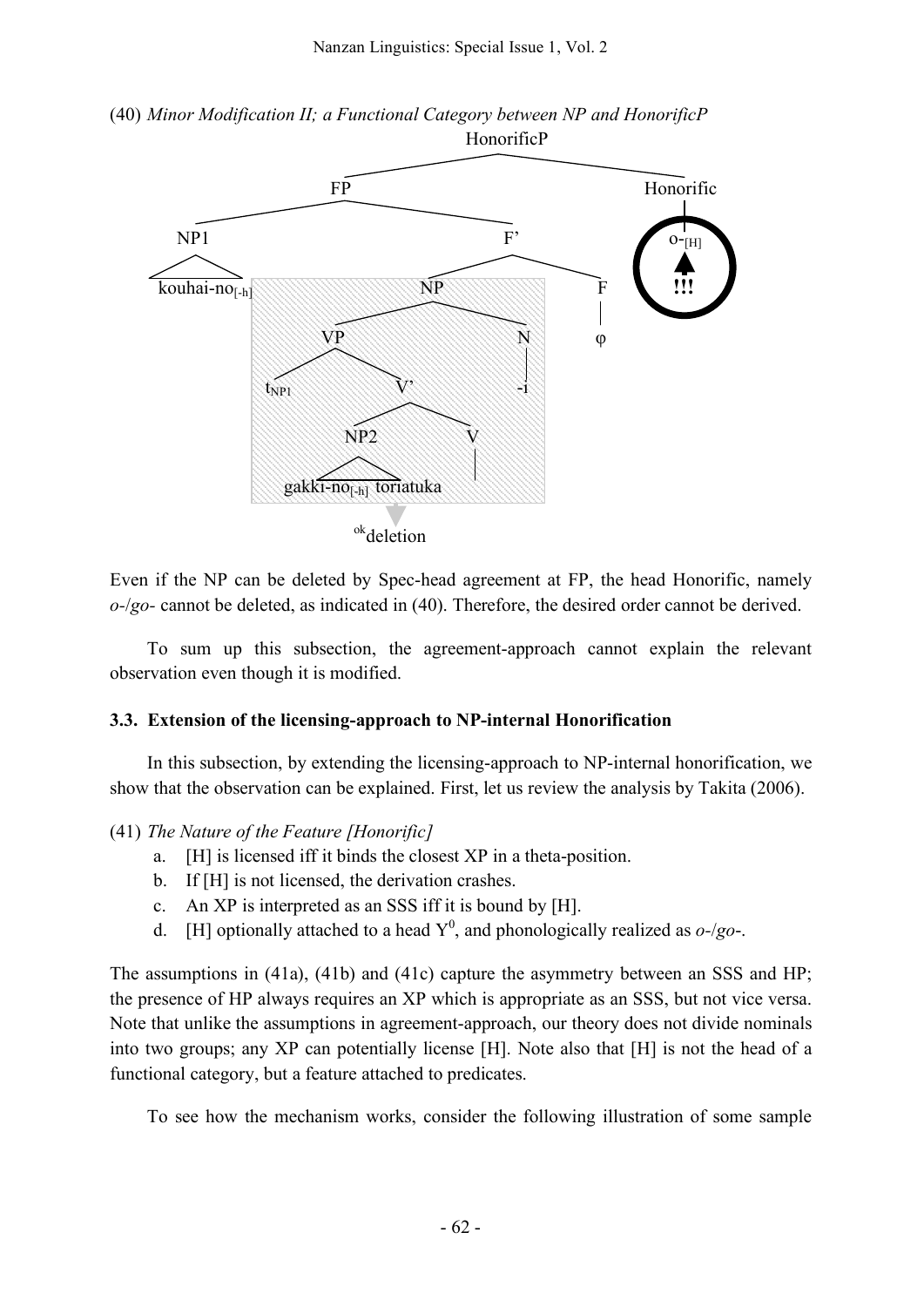cases. First, look at (42b), which is the structure of the example in  $(42a)$ .<sup>11</sup>

(42) a. [[NP1 Senpai-no] [NP2 gakki -no] o- toriatukai] senior -Gen instrument -Gen HP-treatment

'The senior player's treatment of musical instruments'



In this structure, [H] is introduced to syntax by being attached to *toriatukai* 'treatment' and reaches to D via head-movement. Then, it binds the closest XP in a theta-position,  $12$  in this case *senpai* 'senior,' so that it is licensed and realized as *o*-. In turn, the NP1 *senpai* 'senior' is interpreted as an SSS. Because it is appropriate as an SSS, the example in (42a) is perfect.

Next, consider the following case.

(43) a.  $\#$ [[NP1 Kouhai-no][NP2 gakki -no] o- toriatukai] senior -Gen instrument-Gen HP-treatment

'The junior player's treatment of musical instruments'



In this case, the closest XP is *kouhai* 'junior,' and it licenses [H]. Thus, the derivation itself

<sup>&</sup>lt;sup>11</sup> We simply assume that complex event nominals like *toriatukai* 'treatment' belong to VN, contra Ivana and Sakai (2005) (see footnote 8 above). Yet, this does not affect the argument.

 $12$  Takita (2006) argues that licensing takes place when the relevant part of the structure undergoes spell-out. Consequently, [H] binds NP1, not NP2, regardless of whether D is a phase head or not.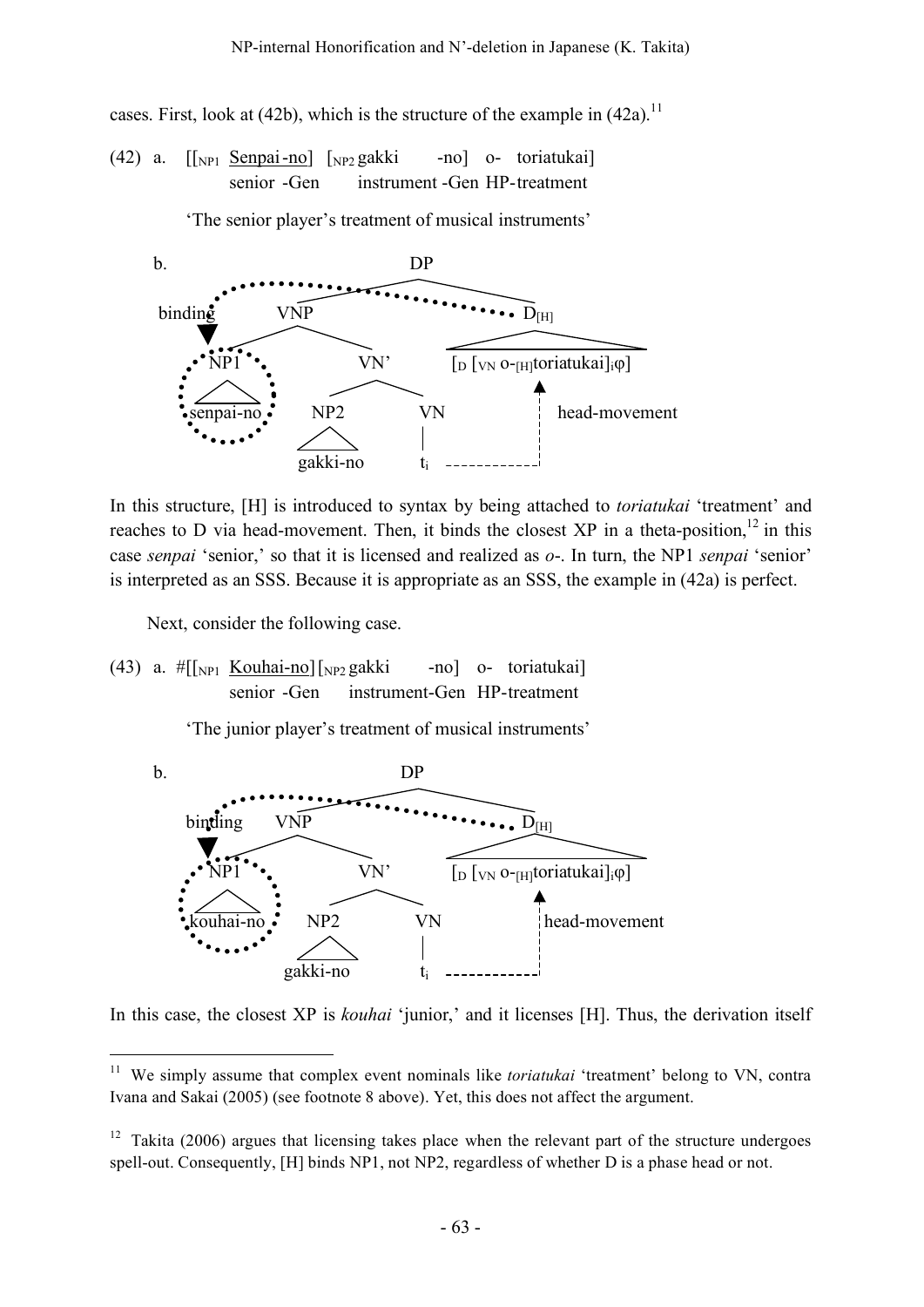converges, but because the expression *kouhai* 'junior' is not appropriate as an SSS, the example in  $(43)$  gets #. In other words, syntax conditions NP1 to be an SSS, but it becomes unacceptable by extra-grammatical factors.

What happens if VN is introduced to syntax without [H]? (44) is the relevant case.

 $(44)$  a.  $\lceil \lceil_{NPI} \rceil$  Kouhai-no]  $\lceil_{NPI} \rceil$  gakki -no] toriatukai] junior -Gen instrument-Gen treatment

'The junior player's treatment of musical instruments'



Nothing but N-to-D movement takes place because there is no [H] on the head. Thus, the sentence is perfect.

Here, we slightly revise the proposals in (41b), by claiming (45).

(45) *Proposal*

If [H] is not licensed it induces a PF-crash, because it cannot be phonologically realized.

More over, we claim that there are two ways to avoid PF-crash, as summarized in (46).

- (46) *Two Ways to Avoid PF-crash*
	- a. To be licensed by whatever the closest XP in a theta-position.
	- b. PF-deletion of the YP which contains the phonologically "defective" [H].

Look at the examples in (47a). It represents the stage where [H] has not been licensed by anything. Thus, [H] does not have any phonological realization.

(47) a. \*[[NP1 Kouhai-no] [NP2 gakki -no] **[H]**+toriatukai] (-wa sozatu-da) junior -Gen instrument-Gen HP-treatment -Top rude -Pres 'The junior player's treatment of musical instruments (is rude.)'

```
b. \# [[<sub>NP1</sub> <u>Kouhai-no</u>][<sub>NP2</sub> gakki-no] o-<sub>[H]</sub>toriatukai] (-wasozatu-da)
```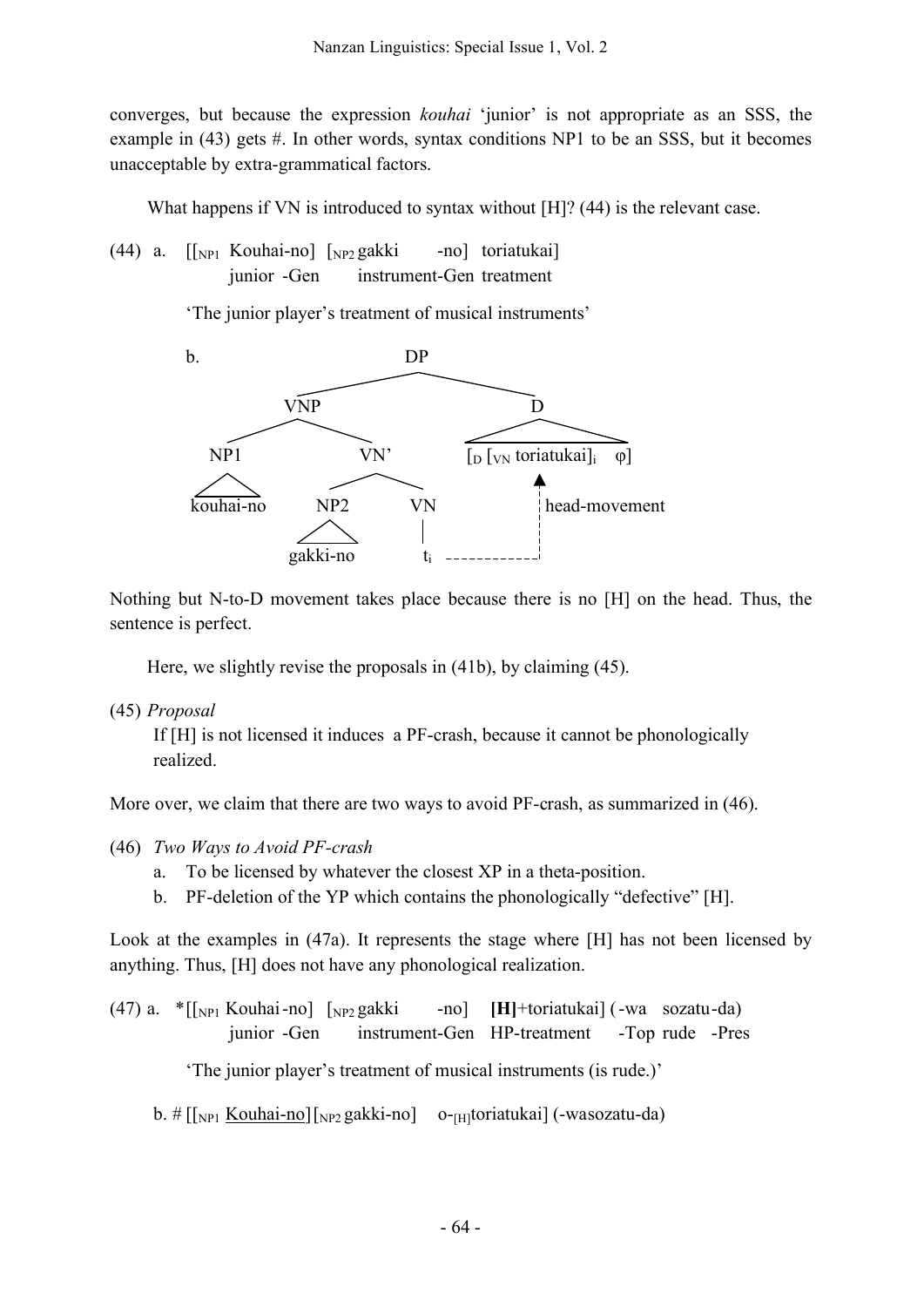c. <sup>ok</sup> [[<sub>NP1</sub> Kouhai-no] <del>[<sub>NP2</sub> gakki-no] **[H]** +toriatukai</del>] (-wasozatu-da)

If nothing happens, it causes a PF-crash. If we employ the option in (46a), the closest XP *kouhai* 'junior' licenses [H], so that the PF-crash is avoided, but the sentence gets #. If the option in (46b) is chosen, the maximal projection which contains the defective [H] is deleted, so that the PF-crash can be circumvented.

The example in (47c) has the following structure.



Suppose that a strong feature on D attracts its matching feature on the head VN, rendering it phonologically defective. Note that this assumption falls into line with Lasnik (2001). Suppose further that NP1 moves to Spec, DP to check its genitive Case, as a reflex of Agree induced by an uninterpretable feature on D. This in turn makes it possible to delete the complement of D, namely VNP. At this point, the phonologically defective [H] is deleted along with VN, without being licensed. Therefore, (41c) is correctly expected to be perfect.

#### **4. Conclusion**

In this paper, we have shown that in addition to VP- and IP-deletion, N'-deletion can also repair some kind of violation, and that this observation can be explained by the licensingapproach to honorification in Japanese in the parallel way to Lasnik (2001). In addition, illustrating how the agreement-approach fails to explain it, we have argued that the existence of functional category Honorific, proposed by Ivana and Sakai (2005), is highly implausible.

Finally, we point out one implication of this study. Consider the following schema.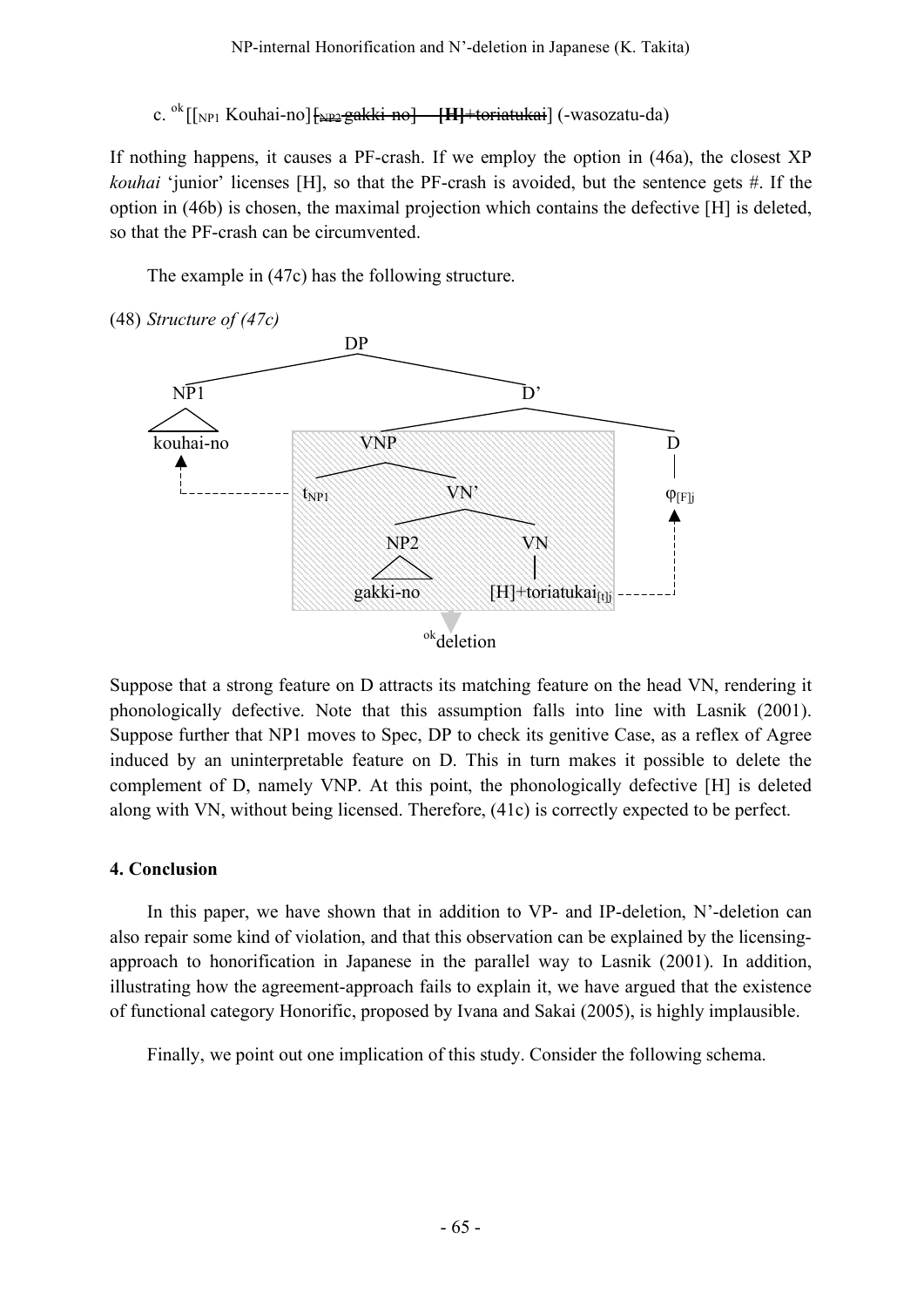(49) *Set of Features contained in the antecedent and the deletion site*

- a. antecedent;  ${F_1, F_2, F_3} \Leftrightarrow$  deletion site;  ${F_1, F_3}$
- b. antecedent;  ${F_1, F_2, F_3} \Leftrightarrow$  deletion site;  ${F_1, F_2, F_3}$

Suppose that there are two theories; one assumes that deletion can be executed if the features of the deletion site constitute the subset of the features of the antecedent, and the other claims that deletion is possible if and only if the set of features of the antecedent and the deletion site is identical. The former theory allows both cases in (49), but the latter allows only the case in (49b), so that the latter is more restrictive.

Suppose further that [H] corresponds to  $F_2$  in (49). If one claims that the deletion site in the relevant observation does not have [H] at the beginning, he must give up the latter theory, because the formal parallelism between the antecedent and the deletion site is lost. That is, he has to assume the case in (49a) is possible.

On the other hand, if the analysis of this paper is on the right track, we can maintain the more restrictive theory. One instance of this theory is proposed by Fox and Lasnik (2003). Because this paper enables us to retain the more restrictive theory, it is a desirable result.

#### **References**

Abney, S. (1987) *The English Noun Phrases in its Sentential Aspect*, Doctoral dissertation, MIT.

Arimoto, M. and K. Murasugi. (2005) *Syouoo-to Sakuzyo*, Kenkyusya, Tokyo.

- Baker, M. (1985) "Syntactic Affixation and English Gerunds," *Proceedings of the West Coast Conference on Formal Linguistics* 4, 1-11.
- Bobaljik, J. and K. Yatsushiro. (2006) "Problems with Honorification-As-Agreement in Japanese: A Reply to Boeckx and Niinuma," *Natural Language and Linguistic Theory* 24, 355-384.
- Boeckx, C. (2006) "Honorification as Agreement," *Natural Language and Linguistic Theory* 24, 385- 398.
- Boeckx, C. and F. Niinuma. (2004) "Conditions on Agreement in Japanese," *Natural Language and Linguistic Theory* 22, 453-480.

Chomsky, N. (1995) *The Minimalist Program*, MIT Press, Cambridge, Mass.

- Chomsky, N. (2000) "Minimalist Inquiries: The Framework," in R. Martin, J. Uriagereka, and D. Michaels, eds., *Step by Step: Essays on Minimalist Syntax in Honor of Howard Lasnik*, MIT Press, Cambridge, Mass., 89-151.
- Chomsky, N. (2001) "Derivation by Phase," in M. Kenstowicz, ed., *Ken Hale: A Life in Language*, MIT Press, Cambridge, Mass., 1-52.
- Fox, D. and H. Lasnik. (2003) "Successive Cyclic Movement and Island Repair: The Difference between Sluicing and VP Ellipsis," *Linguistic Inquiry* 34, 143-154.
- Grimshaw, J. (1990) *Argument Structure*, MIT Press, Cambridge, Mass.
- Hashimoto, T. and K. Murasugi. (2001) "'No'- de Arawasareru Bunpoo-hantyuu-no Kakutoku: Zissyouteki-kenkyu," *ACADEMIA Literature and Language* (70), 55-87.